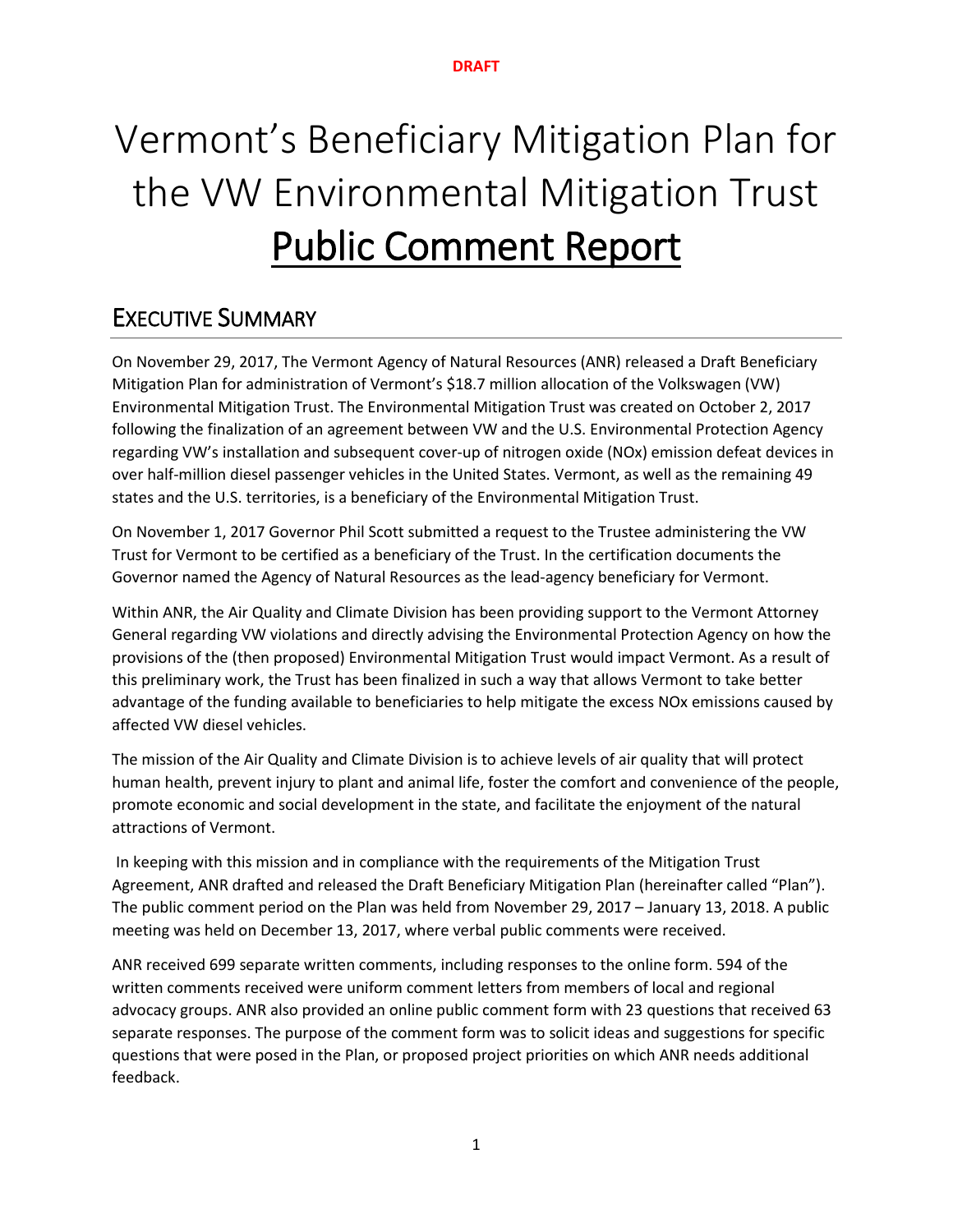The Environmental Mitigation Trust Agreement is silent on how beneficiaries should carry out the public comment process and respond to comments. Although this is not a rulemaking, ANR has deferred to the normal public notice and comment procedures ANR follows for rulemaking and will finalize a summary of comments and responses to major comments similar to what EPA provides when adopting a final rule. This report provides a summary of the written and verbal comments received and the responses that ANR received to the questions in the online comment form. A document that includes responses to these comments is being draft by ANR and will be available in the future.

# SUMMARY OF ONLINE PUBLIC COMMENT FORM RESPONSES

ANR provided an online public comment form with 23 questions to solicit specific feedback on proposed project priorities and other areas of consideration in finalizing the BMP. We received 64 separate comment form submittals via the online form. The responses ANR received are paraphrased below.

## **1. If you own or operate a vehicle/piece of equipment that would be eligible for replacement/repowering, what are your preferences, considerations, and constraints for choosing between a new electric, diesel, or alternatively fueled vehicle?**

*Two respondents stated that they would prefer to apply for electric or alternatively fueled vehicles. The majority of respondents did not think this question was applicable to them because they did not own or operate a piece of equipment that would be eligible for replacement, or the comments they provided were not applicable to the scope of the Mitigation Trust and the list of eligible mitigation actions.*

## **2. If you own or operate a vehicle/piece of equipment that would be eligible for replacement/repowering, what type(s) of project(s) do you plan to apply for? See list of eligible projects here.**

*Unfortunately, most respondents did not own or operate a piece of equipment that would be eligible for replacement. Three respondents, all town Energy or City officials, commented that they plan to apply for replacement of current buses with electric school or shuttle buses, and possible medium duty electric trucks.* 

## **3. Should Vermont utilize the services of a third party to assist applicants with application development and feasibility issues, or to manage a portion of eligible project funding? What types of eligible projects should be managed by a third party?**

*Several respondents commented that a third party should be considered to manage projects that require expertise on the state of the technology available, and technical knowledge that will be necessary to complete an electric or alternative fuels project application, like electric school buses. One respondent commented that municipalities likely don't have the type of expertise that will be necessary to plan for and implement electric or alternative fuel projects, and a third party could be used to assist in those instances. One respondent commented that ANR should recuse itself from the management of the funds if it plans to apply for funding. One respondent commented that a third party could help in determining the best locations to site electric vehicle supply equipment (EVSE).* 

*Several respondents commented that a third party should not be used to administer the Trust funds, and that ANR should instead work with existing state entities, like the Clean Energy Development Fund*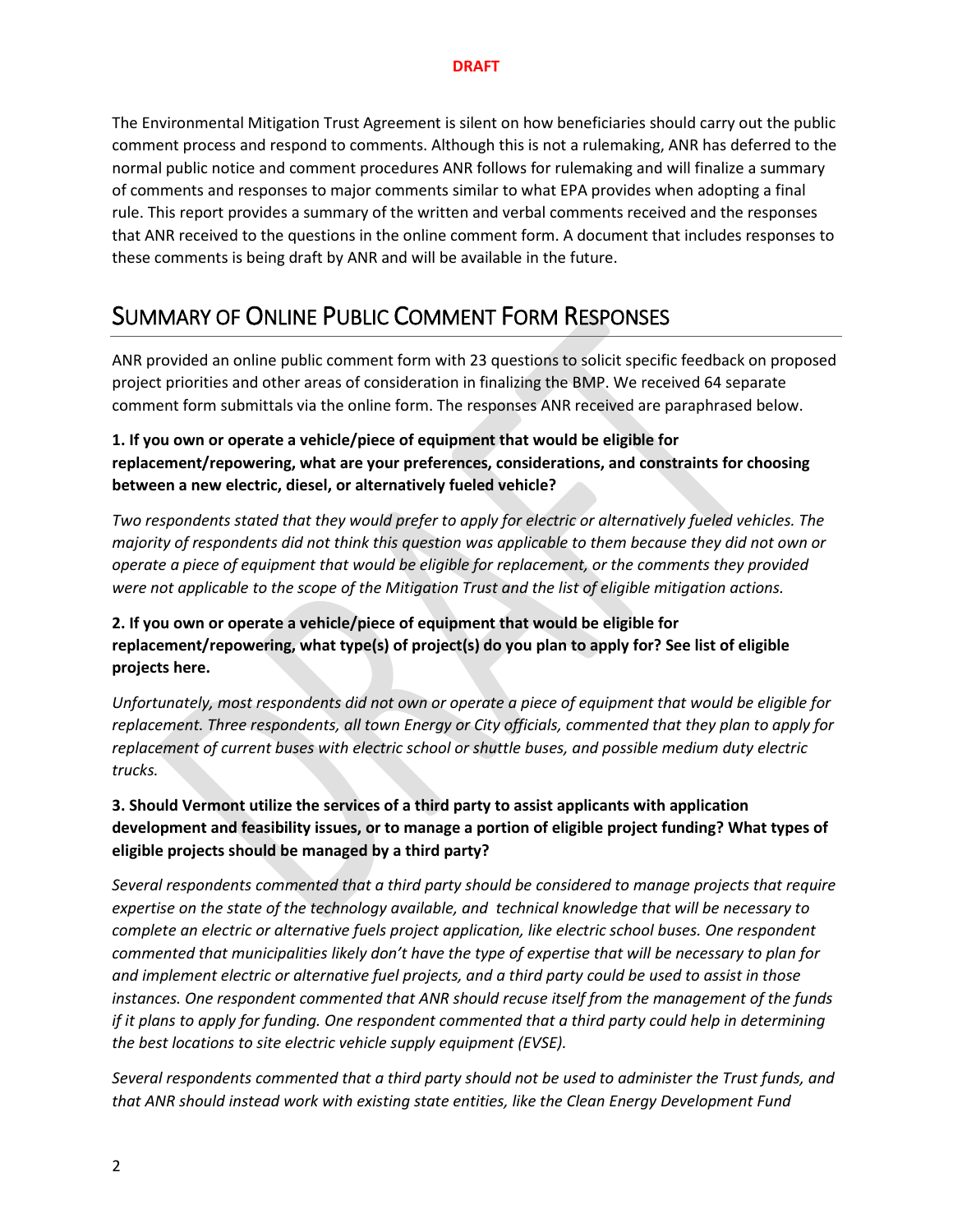*(CEDF) and Agency of Commerce and Community Development (ACCD) to manage projects and keep costs to 7.5% of total project costs. Two respondents commented that ANR should hire limited service positions to help administer the Trust funds. Many respondents commented that third parties are too expensive and that the state could manage the funds more cost effectively.*

#### **4. How should Vermont calculate the emissions benefits/cost effectiveness of a project?**

*Several respondents proposed ideas in response to this question. Answers included are those that responded to the question asked.*

- *Metric tons of CO2 equivalent avoided over the lifetime of the equipment per dollar requested;*
- *Cost per ton of particulate matter and/or carbon;*
- *Consider emissions of vehicles versus rider miles for transit buses;*
- *Calculate the benefits/cost effectiveness of any given project by including the air quality and health benefits, not just the environmental and economic costs;*
- *Compare the total life-cycle cost, including capital, operating, and "environmental" costs of carbon emissions, of the vehicle to be replaced with the replacement vehicle over a specified period (maybe 20 years);*
- *Calculate benefits/ cost effectiveness of a project over the anticipated lifetime of the project;*
- *Consider NOx reductions, health impacts, and broader societal costs including benefits from reduction greenhouse gas (GHG) emissions;*
- *Consider costs and benefits on a lifecycle basis, including reductions in NOx and climate changecausing emissions, and upfront purchase and lifecycle costs of fuel and maintenance;*
- *Consider expected lifetime CO2 output;*
- *Estimate the changes in vehicle-miles, vehicle-hours and vehicle-trips for different classes of*  vehicles, and develop a model that quantifies how the project will affect the quantity and mix of *air pollution emissions and then apply an appropriate dollar value per unit of emissions;*
- *Complete a literature review to determine best method;*
- *Focus solely on tailpipe emissions and choose "cleanest" vehicles possible;*
- *Deduct savings of the estimated remaining service life of the retired diesel from the lifetime emissions from the newer diesel replacement;*
- *Conduct tailpipe emissions testing;*
- *Reduction in diesel fuel should be valued far above any marginal increase in electrical usage that would result from an increase in electric vehicles;*
- *Consider fiscal responsibility and balance that with environmental impact; and*
- *Only fund projects that would require the use of no fossil fuels.*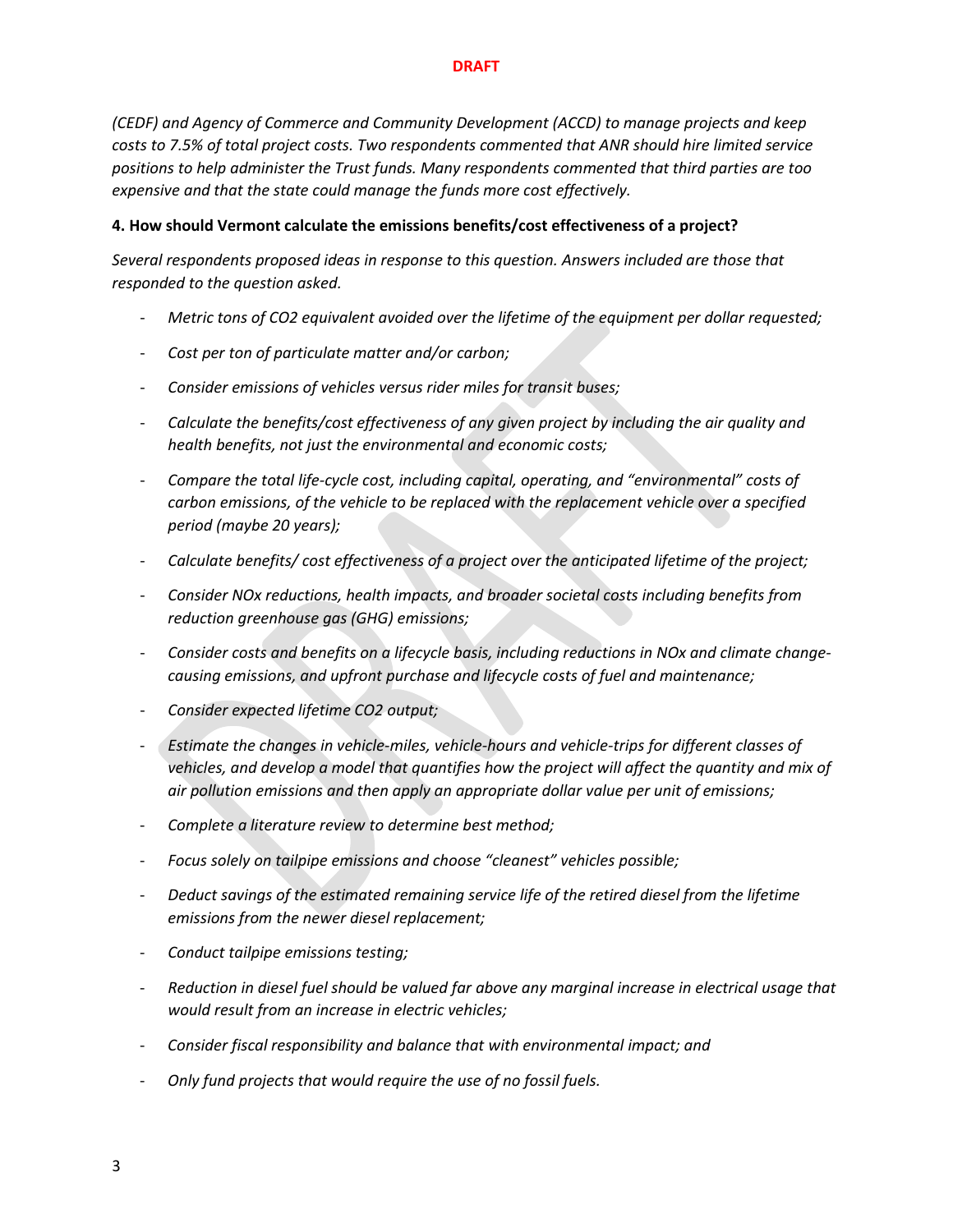#### **5. How, if at all, should Vermont prioritize the replacement or repower of eligible projects that, if funded, would occur earlier than they would have without funding?**

*Several respondents proposed ideas in response to this question. Answers included are those that responded to the question asked.*

*One respondent suggested that Vermont prioritize emissions reductions that would not have been achieved without the VW funds.*

*One respondent suggested that project be prioritized based on how many vulnerable people will benefit from the improved air quality.*

*Several respondents suggested that Vermont consider speed of implementation and highest emissions reductions.*

*Two respondents suggested that Vermont consider cost-effectiveness.*

*One respondent suggested that Vermont consider state energy goal attainment.*

*Two respondents suggested that Vermont prioritize school buses, then transit buses, then state owned vehicles.*

*One respondent suggested that Vermont prioritize projects that would yield the greatest air quality benefits.*

### **6. How, if at all, should Vermont prioritize projects in eligible project categories that are limited to vehicles in certain model year ranges?**

*Many respondents declined to answer this question. Answers included here are those that responded to the question asked.*

*Several respondents suggested that Vermont prioritize the oldest/dirtiest vehicles for replacement first.*

*Two respondents suggested that funding priorities should align with the model year requirements to ensure that the window of eligible vehicles does not close during the life of the Trust.*

*One respondent suggested that Vermont should consider annual VMT and life cycle emissions.*

*One respondent suggested that frequency of use of the vehicle to be replaced should be considered.*

*One respondent suggested replacing the newer engine model years first, since the older vehicles would be retired soon anyway.*

## **7. For eligible transit bus replacement or repower projects, how should Vermont prioritize these projects? For example, should Vermont prioritize projects that result in increased ridership, expanded routes, different schedules, and/or other factors?**

*Several respondents suggested that Vermont prioritize transit bus projects that increase ridership. In urban areas, priority should be given to projects that will increase ridership served by zero-emission technologies.*

*One respondent suggested that Vermont prioritize replacing older transit buses first.*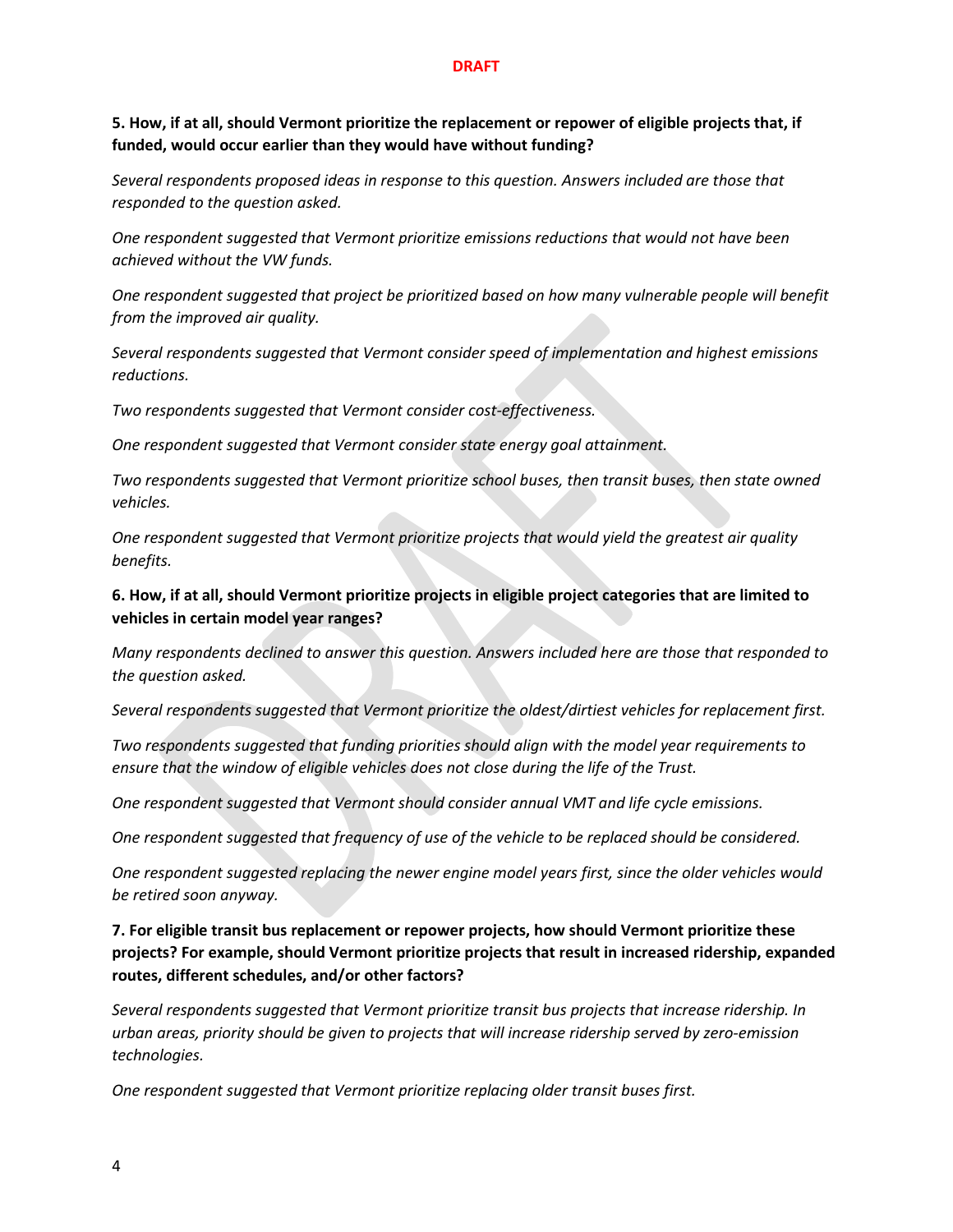*One respondent suggested replacing fleets within routes that already exist to achieve emission reductions.*

*Several respondents suggested replacing buses that achieve long-term NOx and greenhouse gas reductions and allow for electrification of transit buses to realize the associated cost savings and expand routes and the transit fleet in general.*

*One respondent suggested that Vermont prioritize electric bus technology that is mature and readily available for larger buses (i.e. 35+ foot models) currently operated by three Vermont transit agencies: Green Mountain Transit, Advance Transit, and Marble Valley. These projects will have the added benefit of operating in more urban environments, which are more impacted by vehicle emissions or relatively poor air quality. The respondent also recommends that Vermont carve out a portion of funding to go towards electric cutaways (smaller buses) which operate in most of Vermont's rural transit service. This technology is not widely available now, but this is likely to change in the next few years. Setting aside money will allow time for the technology to develop and ensure that all Vermonters have the benefit of cleaner electric buses.*

*Two respondents suggested that priority be given to projects that would help rural/low-income communities have better access to public transit.*

*Several respondents suggested that transit bus replacements in urban areas should be prioritized because of the public health benefits that would be realized.* 

*One respondent suggested considering the amount of emissions reductions that would be achieved per rider of the subject transit route.*

**8. In areas of Vermont where people are exposed to a disproportionate amount of air pollution, which of these areas should Vermont prioritize? For example, near-roads, school bus, etc.?**

*Several respondents suggested that Vermont consider the proximity of the public to areas with high concentrations of vehicle and stationary source emissions.*

*One respondent suggested that Vermont consider replacing vehicles that travel on roads with historically heavy truck traffic but that also serve an industry with environmental co-benefits (e.g. compost haulers).*

*Two respondents suggested that projects be prioritized in areas with high rates of disease caused or exacerbated by air pollution. Franklin and Grand Isle counties have high rates of COPD, heart disease and stroke and Rutland and Washington counties have high rates of asthma.*

*Several respondents suggested that areas where school bus loading, unloading and idling occurs should be prioritized.* 

*One respondent suggested focusing on workplace areas where exposure to air emissions is high.*

*One respondent suggested that school bus should not be considered in this analysis because school buses are not available to the general public. Instead priority should be given to areas with high population density that are exposed to poor air quality.*

*One respondent suggested focusing on areas with low-income Vermonters.*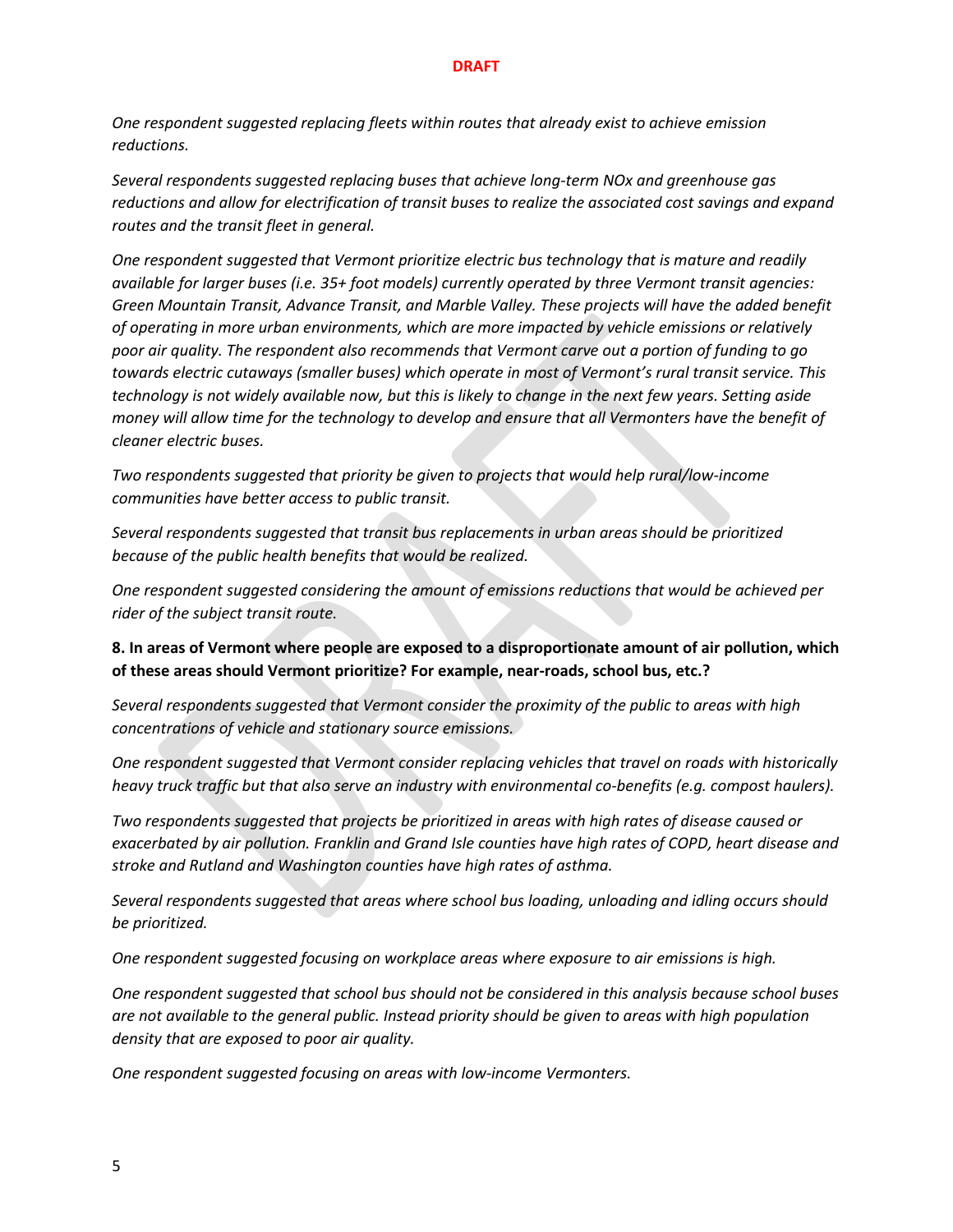*One respondent suggested that Vermont should focus more on climate change that reducing pollution in areas with high population density.*

**9. What is the maximum amount of time that Vermont should consider acceptable for implementation of eligible projects? Should the timeframe be different for different types of eligible projects?**

*Many respondents declined to answer this question. Answers include:*

- *Three years;*
- *Two years;*
- *One year;*
- *18 months for municipalities only;*
- *Longer time considerations for more complex and technical projects;*
- *"Good" projects should not have a time limit;*
- The implementation timeframe should be left to the applicant, including project milestones that *must be met for the project to be fully funded; and*
- *5-10 years.*

### **10. How should Vermont prioritize projects with verified or leveraged funding? Specifically, what types of leveraged funding should be acceptable and/or prioritized?**

*Many respondents declined to answer this question.*

*Two respondents suggested that projects with leveraged funding should be prioritized, and that both cash and in-kind contributions be accepted.*

*Two commenters suggested that project be required to provide some degree of cost share, with more points given to projects with higher cost share or leveraged funding.*

*One commenter suggested that an applicant's inability to use leveraged funding should not be a barrier to project funding. Some applicants may not have access, or the expertise to access, additional funding.*

*Two commenters suggested that projects with leveraged funding should not outrank projects that do not provide as much of a pollution reduction as a project without leveraged funding.*

*One commenter suggested that projects that use leveraged funding that has been provided by a Vermont entity should be prioritized.*

**11. How should Vermont consider an eligible project applicant's experience, existing administrative/programmatic structure, technical expertise, and/or existing infrastructure necessary to ensure successful deployment of a project?**

*Many respondents declined to answer this question.*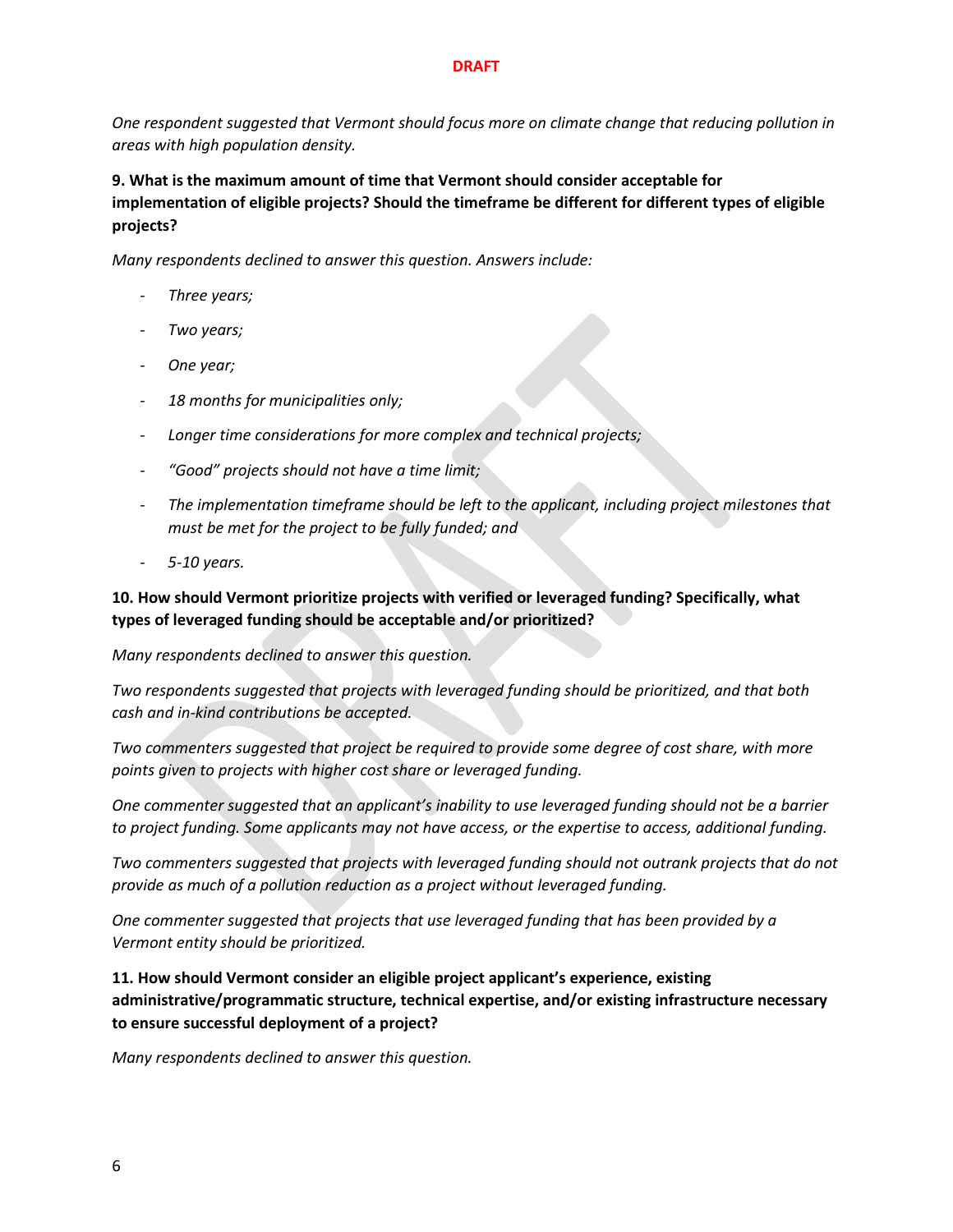*Several respondents suggested that applicants demonstrate some level of capability to carry out a proposed project.*

*One respondent suggested that applicants should provide evidence of successfully executing projects of a similar nature in the past, the number of years they have been implementing such projects, and team credentials.*

*One respondent suggested that municipalities should be presumed to have the expertise necessary to deploy and maintain the equipment that replaces existing equipment.*

*One respondent suggested that applicants with a demonstrated ability to deploy capital projects and manage grant funds be given priority.*

*Three respondents suggested that applicants be able to meet the requirements of an RFP. No other qualifications should apply. Technical support should be provided to applicants, if needed.*

**12. For eligible electric heavy-duty replacement or repower projects or light-duty electric vehicle supply equipment, how should project applicants be required to demonstrate coordination with local electric utilities? Should these types of project be required to show that electric charging will be managed to promote affordability of electricity and not add to peak demand?**

*Almost all respondents suggested that some degree of coordination with the utilities would be beneficial, including ensuring that a project does not impact peak demand, evidence of an agreement between the utility and project applicant, a demonstration of coordination with the utility,* 

*One respondent suggested that applicants should not need to provide a plan showing how charging will be managed.*

*One respondent suggested that charging from renewable sources be prioritized, while another suggested that applicants simply be required to state whether they plan to use on-site renewable generation.*

*One respondent suggested that no coordination with the utility be required.*

**13. For eligible electric heavy-duty replacement or repower projects or light-duty electric vehicle supply equipment, how should project applicants demonstrate that electric vehicles will be powered by the cleanest available energy sources?**

*Many respondents suggested that this should not be a consideration because Vermont already has a "low carbon" or "clean" or "renewable" or "lowest NOx" electricity supply.* 

*One respondent suggested that applicants who propose diesel projects should be required to demonstrate that the lifecycle emissions of the project will be lower than a comparable electric vehicle.*

*One respondent suggested that projects should only be powered by wind, solar, or hydro every source.*

*One respondent suggested that applicants should present a detailed plan showing where electricity is sourced.*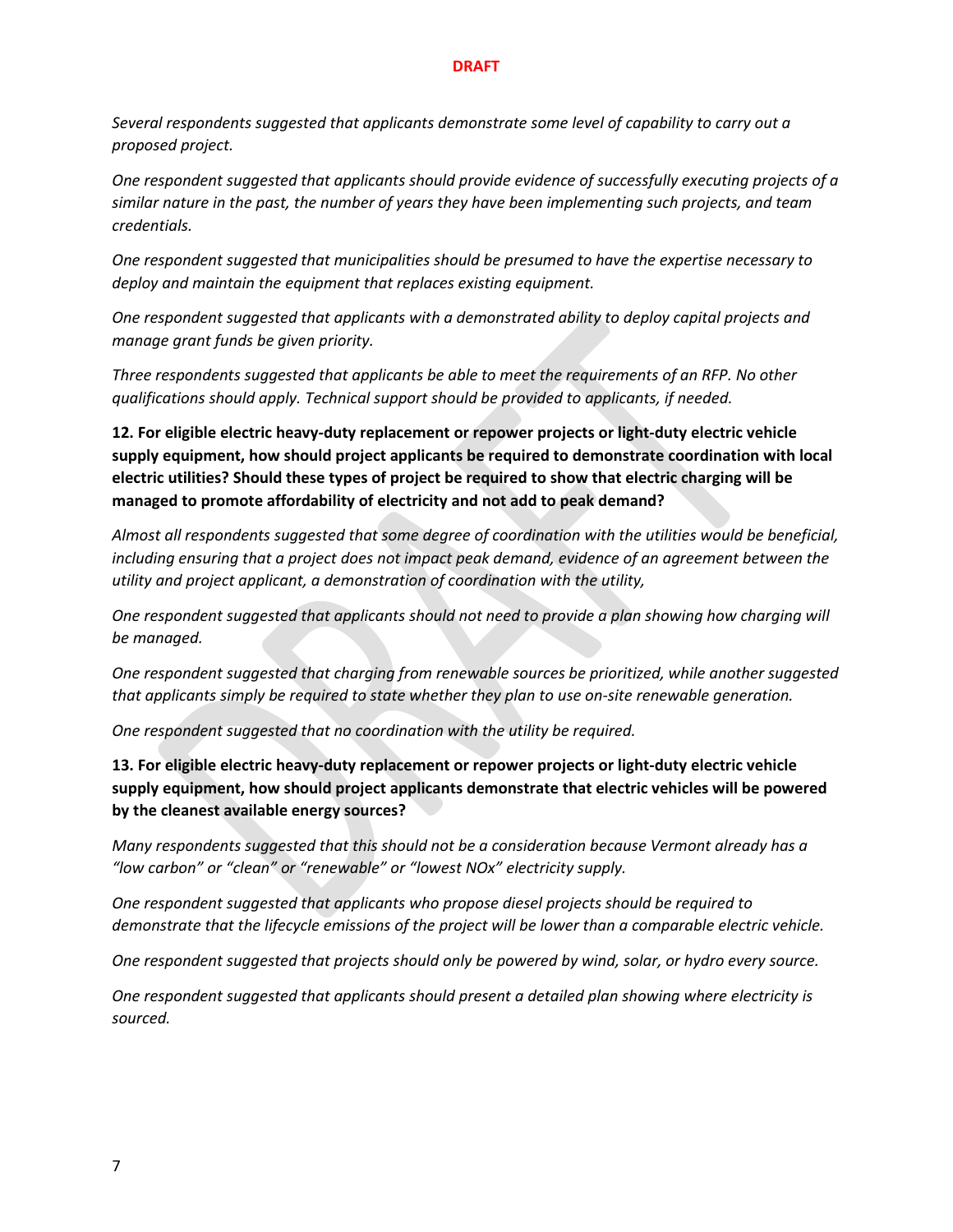#### **14. How should Vermont measure the life-cycle emissions from proposed eligible projects?**

*Many respondents agreed with the concept of using life-cycle emissions as a method for prioritizing projects but did not provide suggestions on how these emissions should be quantified.*

*Several respondents suggested that Vermont use existing, peer reviewed, life cycle emissions assessments to development a measurement tool. This calculation should not be the responsibility of the applicant.*

*One respondent suggested that Vermont consider the emissions associated with the production of the replacement vehicle itself.*

#### **15. How should Vermont consider eligible project feasibility or a project's ability to actually result in the net emissions benefit if deployed as described in the project application?**

*One respondent suggested that applicants be required to provide a detailed plan and timeline of expected emissions reductions and also provide supporting evidence for implementation feasibility.*

*Several respondents suggested an applicant be required to anticipate and report annual VMT, and the expected period of use for the vehicle/equipment in years.*

*One respondent suggested that an applicant must assess emissions reductions by showing dollar per unit of emissions and emissions reduced.*

*Several respondents suggested that Vermont consider an applicant's history as to knowledge, commitment, and ability to follow through with, and meet project milestones, on a past project.*

**16. The intent of the Environmental Mitigation Trust is the reduction of diesel air contaminants, including NOx and particulate matter, however Vermont is also seeking to achieve greenhouse gas reductions in funding eligible projects. How should Vermont evaluate greenhouse gas emission reductions as a co-benefit of a project?**

*Many respondents agreed that reducing GHG emissions is an important co-benefit to consider but did not provide suggestions on how these reductions should be evaluated as a co-benefit.*

*One respondent suggested considering both CO2 reductions and NOx reductions in the project evaluation process.* 

*One respondent suggested prioritizing investment in agricultural and forestry vehicles tied to GHG sequestration and reduced fuel consumption from land management practices.*

*One respondent suggested that Vermont should prioritize projects that support state goals, maintain the National Ambient Air Quality Standards, and protect communities. Also, particulate matter (PM) reduction should be a priority given that NOx converts to PM in the environment.* 

*One respondent suggested that electric vehicles have no associated criteria pollutants because emissions from electricity generating units, from which the electricity to charge the vehicle is sourced, is treated.* 

*Three respondents suggested that Vermont only fund projects that achieve reductions in GHG emissions as well as reductions in NOx and PM.*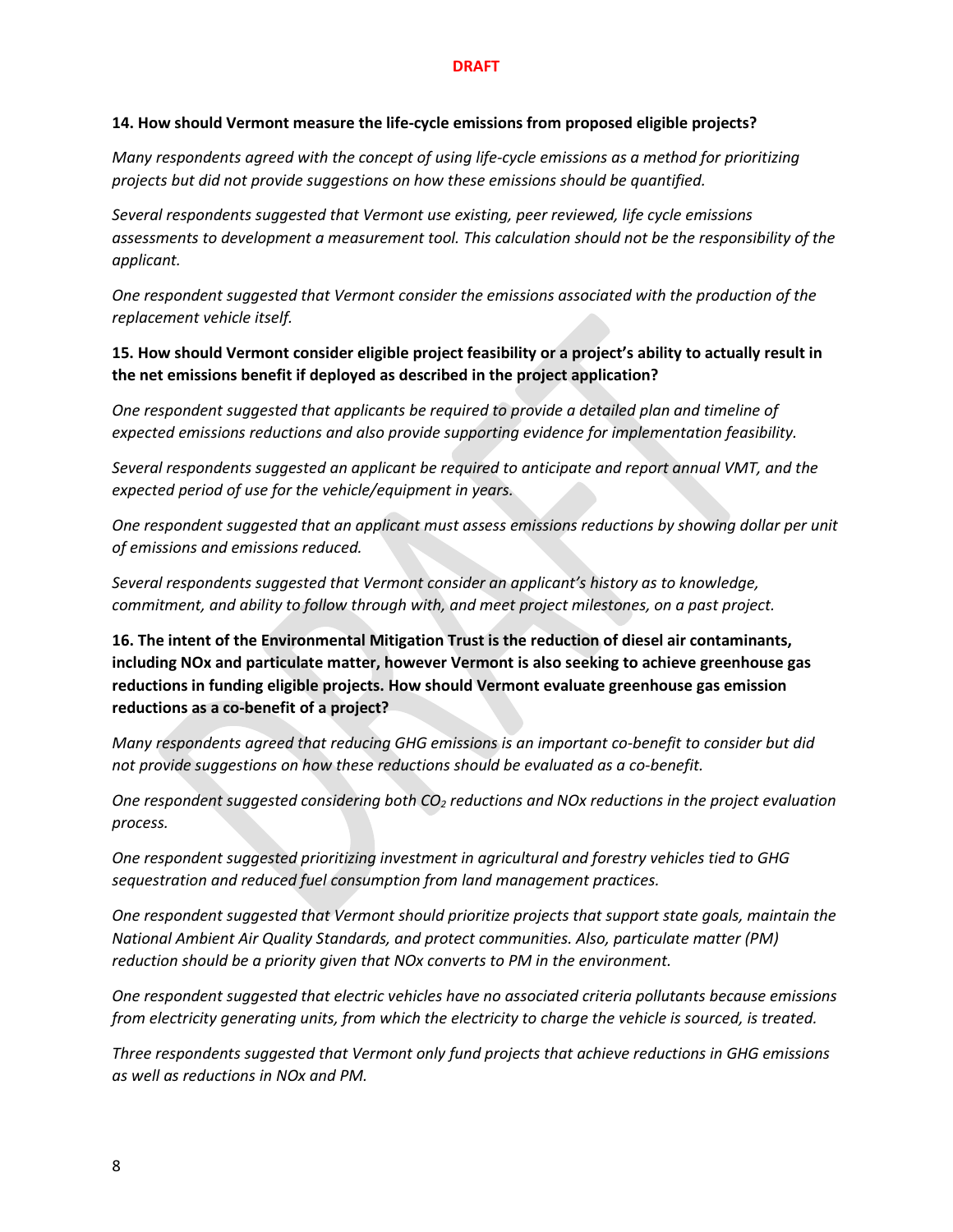*One respondent reiterated that life-cycle GHG emissions should be considered to prioritize projects.*

*Several respondents suggested that reducing GHG emissions should be given top priority over other pollutants.*

**17. Should Vermont limit the amount of cost share for an eligible heavy-duty electric replacement project to the amount that the technology is expected to cost in 5 years (given the fact that electric technology costs are expected to be lower in the future)? 10 years? Why or why not?**

*Many respondents suggested that limiting the amount of cost share to expected future costs is not appropriate given the perspective that VW Trust funds are meant to transform the electric vehicle market.*

*Two respondents suggested that cost share be limited to what applicants would have paid for a traditional replacement vehicle in their normal course of business, in cases where an all-electric replacement option is being pursued by the applicant.* 

*One respondents suggested that Vermont apply the highest contribution allowable to support alternative fuel, electric, and idle reduction projects. Conversely, diesel projects, if eligible at all, should be subject to the highest cost share possible, using the smallest amount of settlement funding.*

*One respondent suggested that limiting cost share until technologies "mature" is appropriate.* 

*One respondent suggested that a cost share incentive could be graduated over time, decreasing over a 5 year period.*

**18. Considering that Vermont's allocation of the Trust will be \$18.7 million, and that Vermont is eligible to spend up to 15% of its allocation of light-duty EVSE, and another 15% on administration of the funds, what percentage of funds should Vermont spend on (project categories listed).**

*Many respondents commented again on project prioritization but did not provide the requested feedback in the terms of percentage of allocation. Also, many respondents suggested that funds be allocated to categories of projects that are not eligible under the Trust, or at percentages that exceed the maximum allowed by the Trust.*

*One respondent suggested that the funds be allocated as follows: School Buses 55%, Heavy duty diesel replacement/repower 20%, Electric forklifts 5%, Light Duty EVSE 10%, Administration 10%.*

*Three respondents suggested that the funds be allocated as follows: Light duty EVSE - 15%, Administration - 7.5%, Heavy duty electric - 77.5%.*

*One respondent suggested that some of funds be used to fund DERA idle-reduction projects.*

*One respondent suggested that 85% of the mitigation funds should be spent to create an electric school bus pilot program, especially for schools who acquire the majority of their electricity from clean sources, and schools who manage their own bussing (thus saving taxpayers money).*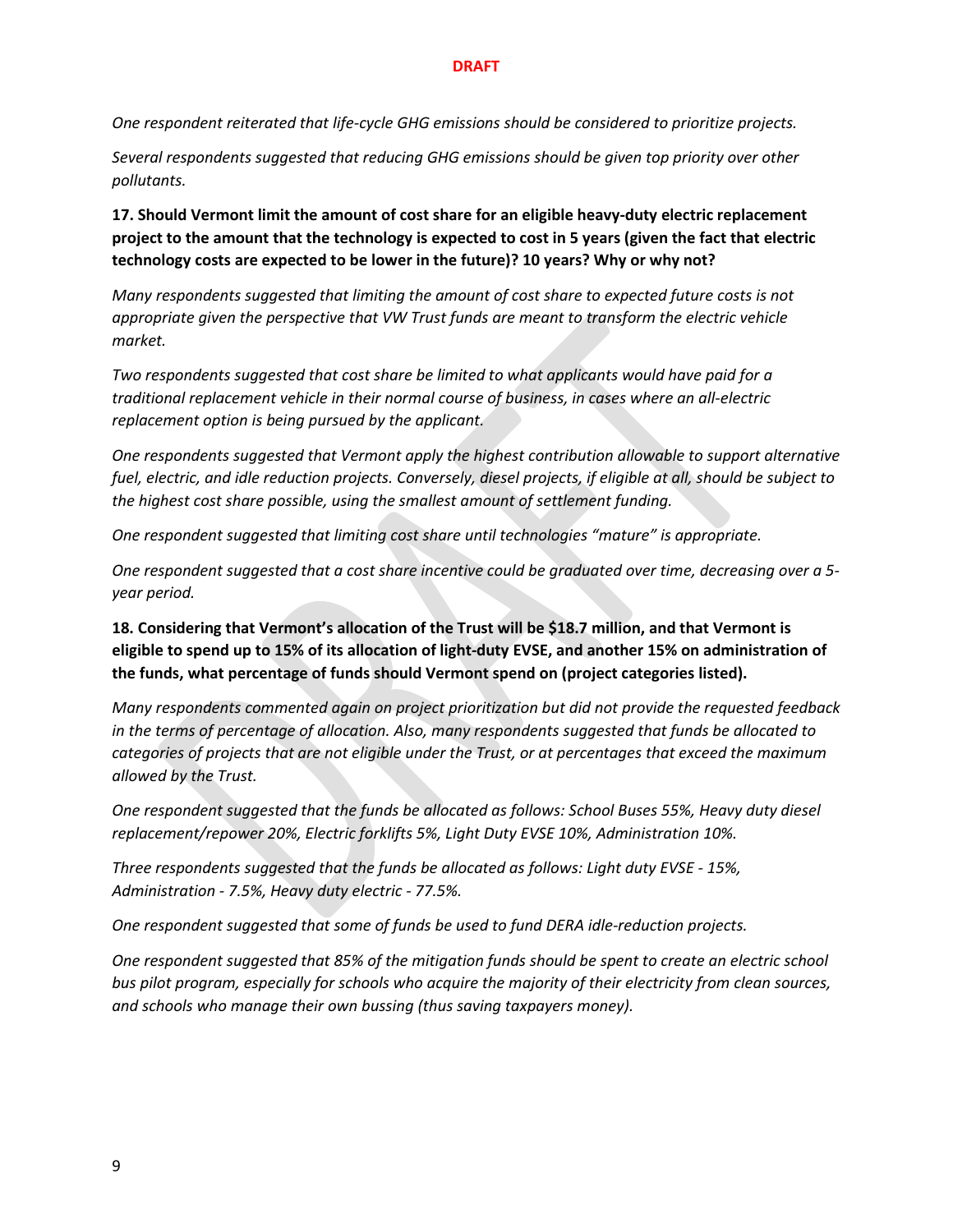*One respondent suggested that 20% of the funds be spent towards heavy-duty electric trucks (replacement/repower), 40% towards EVSE[1](#page-9-0) , 15% towards administration costs, 5% towards electric forklifts, 10% towards electric ground-support equipment, and 10% towards other DERA eligible projects.*

*One respondent suggested that 100% of the funds go towards the purchase of electric transit and school buses.*

*One respondent suggested that 60% of the funds go towards replacing older school buses.*

*One respondent suggested that 15% of the funds go towards light-duty EVSE, 15% towards administrative costs, and that the remaining 70% go towards school bus replacements.*

*One respondent suggested that 60% of the funds be spent on the replacement of existing heavy-duty vehicles with electric models, 10% on new diesel or alternative fuel powered heavy-duty replacements, 15% on light duty EVSE, and 15% on administrative costs.*

*Two respondents suggested that 100% of the funds go towards purchasing new electric school buses.*

*One respondent suggested that 70% of the funds go towards the purchase of electric school and transit buses , 15% towards light duty EVSE, 5% towards administrative costs, and 10% towards idle reduction projects under DERA.*

*One respondent suggested that 70% of the funds go towards the purchase of heavy duty electric vehicles, 15% towards electric forklifts, and 15% towards electric airport ground support equipment.*

*One respondent suggested that 85% of the funds go towards the purchase of heavy duty electric vehicles, and 15% towards administrative costs.*

*One respondent suggested that 56% of the funds go towards the purchase of heavy duty electric vehicles, 5% towards ferry/tug projects, 15% towards light-duty EVSE, 12% toward administrative costs, 5% towards freight switchers, 3% towards electric forklifts, and 4% towards electric airport ground support equipment.*

*One respondent suggested that 40% of the funds go towards the purchase of heavy duty electric vehicles, 20% towards ferry/tugboat projects, and 10% towards electric airport ground support equipment.*

*One respondent suggested that 85% of the funds go towards the purchase of heavy duty electric vehicles, and 15% go towards light duty EVSE, with administrative costs coming out of the heavy-duty projects to maximize funding for EVSE projects.*

*One respondent suggested that 30% of the funds go towards the purchase of heavy duty electric vehicle, 20% towards new heavy duty diesel or alternative fuel vehicles, 10% towards ferry/tugboat projects, 10% towards light duty EVSE projects, 10% towards administrative costs, 5% towards freight switcher projects, 5% towards electric forklifts, 5% towards electric ground support equipment, and 5% towards eligible DERA projects.*

<span id="page-9-0"></span><sup>&</sup>lt;sup>1</sup> The Trust Agreement only allows 15% to be allocated to light-duty EVSE projects.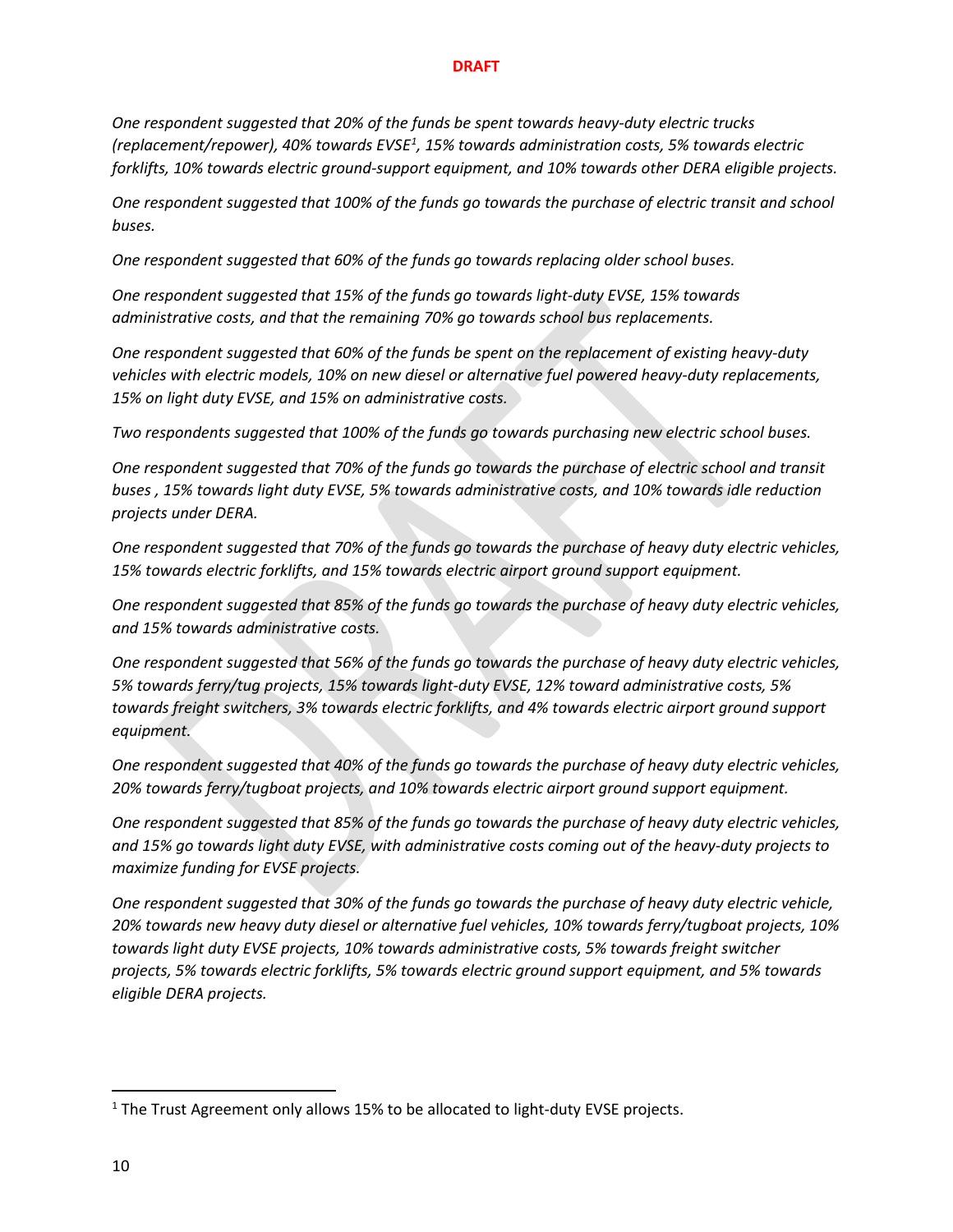**19. Once Vermont is certified as a beneficiary (expected early 2018), it will have access to 1/3 of its funding allocation in the first year of the Trust (\$6.23 million), 2/3 available in the second year, and then the full allocation in the third year. How should Vermont prioritize projects funded in the first year of the Trust given the availability of funding?**

*One respondent suggested that Vermont prioritize projects in the agricultural and solid waste management sectors, and also state and municipal trucks and buses.*

*One respondent suggested that Vermont prioritize the purchase of electric school buses, but only if the technology is ready to be deployed in Vermont.*

*One respondent suggested that Vermont prioritize projects that are ready to be implemented in the first year.*

*Three respondents suggested that Vermont prioritize funding light-duty EVSE and an electric transit and school bus pilot project.*

*One respondent suggested that Vermont prioritize funding light duty EVSE projects and a variety of vehicle projects including new alternative fueled vehicles, electric vehicles, and idle reduction projects.*

*One respondent suggested that Vermont prioritize funding light duty EVSE.*

*Several respondents suggested that Vermont prioritize the replacement of school transit buses.*

*One respondent suggested that projects using proven technology with well-established benefits should be funded first, as well as light duty EVSE projects.*

*One respondent suggested that projects that will yield the greatest reductions of CO2 and air pollutants should be funded first.*

*Two respondents suggested that bus replacements and electric vehicle projects be funded first.*

*One respondent suggested that projects should be funded on a first come first served basis.*

*Several respondents suggested that projects that will yield the greatest emission reductions should be funded first.*

**20. Should Vermont require government entities to provide some percentage of project cost share? If so, how much?**

*Several respondents suggested that government entities should provide some percentage of project cost share, but in many cases did not indicate how much cost share is appropriate and said it depends on the emissions reductions that will be achieved and what a government entity can afford. Some respondents suggested a cost share range from 1% to 50%, a cost share equal to the cost of a traditional replacement three years ago for electric projects, and a cost share that will remove barriers to deploying new technology.*

*Many respondents suggested that a cost share helps project applicants take ownership of a project and therefore the project is likely to be more successful.* 

*Two respondents suggested that government entities not be required to provide a cost share.*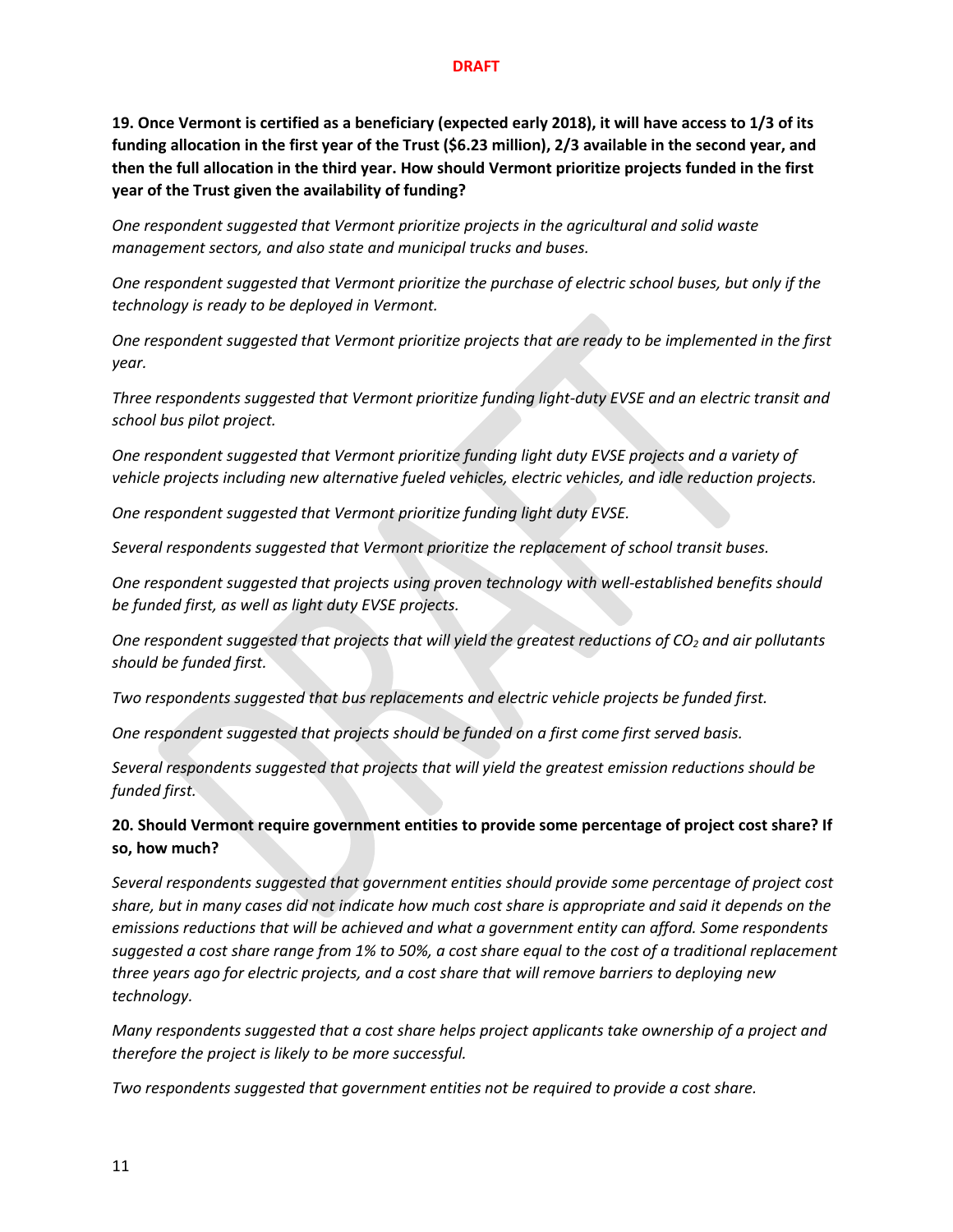#### **21. How should Vermont prioritize projects that align with state energy, environmental, and economic development goals?**

*Most respondents agreed that prioritizing projects that meet all three of these goals is important. Some respondents did not agree that meeting economic goals is as important, however some pointed out that protecting public health can achieve both environmental and economic goals because when public health improves as a result of a cleaner environment, health care costs go down.* 

### **22. Should Vermont require projects to meet a minimum size to be eligible for funding? If so, what should the minimum project size be and why?**

*Many respondents suggested that some minimum project threshold should be established to ensure that administrative costs can be kept low, but that different minimum thresholds could apply to different types of projects or applicants. Some respondents did not think there should be a minimum size to ensure that as many applicants as possible will have access to the funds.*

*Two respondents specifically suggested that projects that are leveraging other funding or taking advantage of bulk pricing opportunities should be given priority.*

*One respondent suggested that instead of setting a minimum funding threshold, a minimum "environmental benefit" should be applied to determine if a project is eligible.*

#### **23. Any other comments that you'd like to submit on the draft Beneficiary Mitigation Plan?**

*Additional comments received on the online form have been included in the responses to the other comments categories below.*

# SUMMARY OF WRITTEN AND VERBAL COMMENTS RECEIVED

Written and verbal comments received are categorized below into 18 bins that represent the subject area of the comment received. Given that ANR received several identical or similar comments or ideas in a particular category, comments have been summarized and paraphrased in the categories below.

## CATEGORY 1: ELECTRIC GRID CONSIDERATIONS/ COORDINATION WITH UTILITIES

*Several commenters suggested that ANR and applicants engage utilities in a process for statewide strategy and information sharing between utilities and applicants, focusing on EVSE locations that are beneficial for consumers and cost effective.*

*Several commenters suggested that coordination with utilities will minimize strain on the electrical system and electrical vehicle integration into the grid (benefits to off peak resources).*

## CATEGORY 2: COST BENEFIT CONSIDERATIONS

*One commenter suggested that ANR consider and allow use of available emissions calculation tools, including AFLEET, which is better for alternative fuel emissions estimates.*

*Multiple commenters suggested the use of life-cycle emissions estimates in project emissions reduction calculations, instead of just upfront costs.*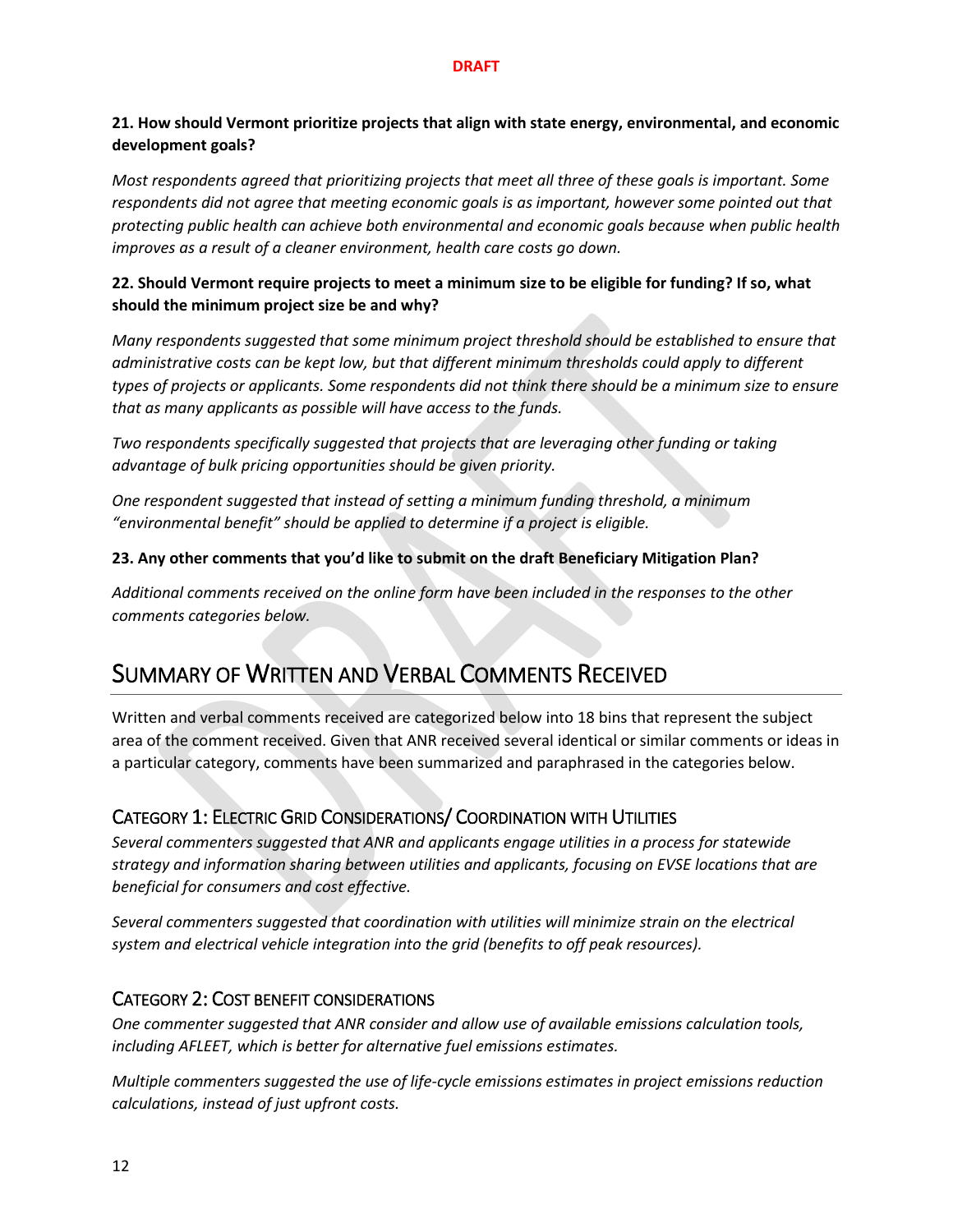*Two commenters suggested the use of a holistic approach for emissions benefits calculations, including co-benefits and consideration of additional state environmental goals, instead of a narrow cost per pound NOx reduction value.* 

*One commenter suggested that all vehicles that meet CARB low NOx standards or have zero tailpipe emissions should be given equal funding percentages.*

*One commenter suggested the use of the DERA option to begin a school bus retrofit program, with a state database to identify older vehicles in need of a retrofit, for wider ranging benefits from fund dollars.*

## CATEGORY 3: POPULATIONS DISPROPORTIONATELY IMPACTED BY AIR POLLUTION

*One commenter recommended that ANR prioritize investments that would expand the access of lowincome communities to clean transportation, such as electric transit buses and electric school buses. Opportunities should be evaluated to leverage VW Settlement funds to improve public transit in transitdependent communities through the acquisition of electric buses. Low-income communities are also more likely to live in areas with higher NOx emissions, so targeting those areas will have broad environmental, public health, and justice effects.* 

*One commenter recommended prioritization of investments that benefit those most impacted and identified the need to identify other areas with concentrated air quality issues that could also benefit. For example, to help address health disparities in Vermont, funds could be targeted to communities where rates of disease caused and/or exacerbated by air pollution are highest (Franklin/ Grand Isle - high rates of chronic obstructive pulmonary disease (COPD), Rutland/Washington - asthma, and Franklin - heart disease and stroke).*

*One comment received recommended that priority be given for projects at freight facilities located in disproportionately impacted communities. Funding projects in these locations will result in dramatically reduced emissions in disadvantaged communities, potentially much larger than current calculations estimate.*

*One commenter recommended eliminating all proposals for the replacement of off-road diesel vehicles, which includes forklifts and airport ground support equipment, because supporting off-road upgrades or replacements would be exclusively targeted to a specific location and would have no broad effect or visibility statewide.*

## CATEGORY 4: IDEAS ABOUT PROJECT PRIORITIZATION

*Several commenters made suggestions about how ANR should prioritize projects for funding, including the following:*

- *Use funds to enhance planned and current investments, enabling cost-effective investment in more zero-emission vehicle technologies;*
- *Target older, higher emitting, diesel vehicles for retirement or repower;*
- *Leverage other public funding to combine with VW funds to amplify investment impacts of projects;*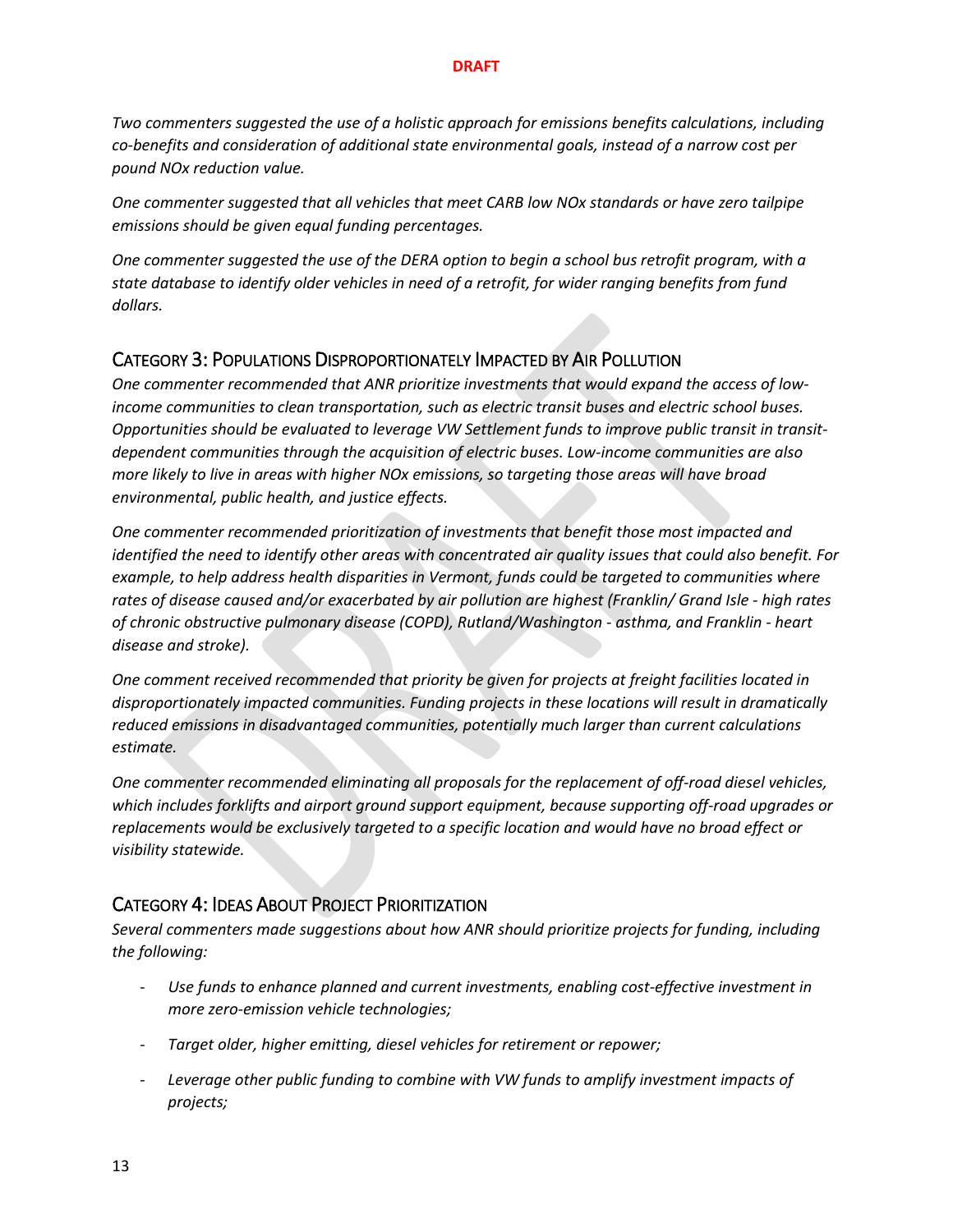- *Pursue opportunities that enhance EV purchasing power through coordination with other states or entities on purchases or bidding process, or through bulk or grouped projects;*
- *Prioritize projects that help meet existing state energy and climate goals;*
- *Prioritize projects that will benefit those disproportionately impacted by poor air quality, such as communities located near congested areas, school bus unloading and loading areas, communities with high rates of asthma, and the populations more susceptible to health problems from transportation such as elderly persons, low-income communities, and children;*
- *Prioritize project in areas where rates of disease caused and/or exacerbated by air pollution are highest;*
- *Prioritize projects that build on Vermont's air-quality successes;*
- *Prioritize projects that support no or reduced idling of motor vehicles;*
- *Prioritize projects that eliminate market barriers (ease of research and information for those looking to purchase clean vehicles and take advantage of incentives);*
- *Prioritize on-road over non-road vehicle and equipment projects;*
- *Allow functionally similar-to-similar replacement projects;*
- *Don't prioritize entities with experience in implementing diesel reduction projects;*
- *Prioritize projects that can be implemented within 18 months, but don't make this a requirement for funding;*
- *Prioritize projects from one sector to achieve significant and noticeable results;*
- *Prioritize alternative fuel vehicle projects that focus on maximizing NOx reduction for the funds spent.;*
- *Provide more funds from the Trust (larger cost share) for medium and heavy duty engines that deliver a greater NOx reduction than currently required for new vehicles and engines (meet a more stringent standard);*
- *Prioritize funding technologies that have demonstrated the ability to deliver actual lower in-use emissions when operated in real-world conditions;*
- *Prioritize funding for commercially available products that are ready to use;*
- *Prioritize funding for clean vehicles rather than fueling infrastructure;*
- *Balance funds distribution between public and private fleets;*
- *Funds more projects in the early years of the Trust to maximize the NOx reduction benefits; and*
- *Prioritize projects that spread funds throughout the state in urban and rural communities to make projects visible throughout the state.*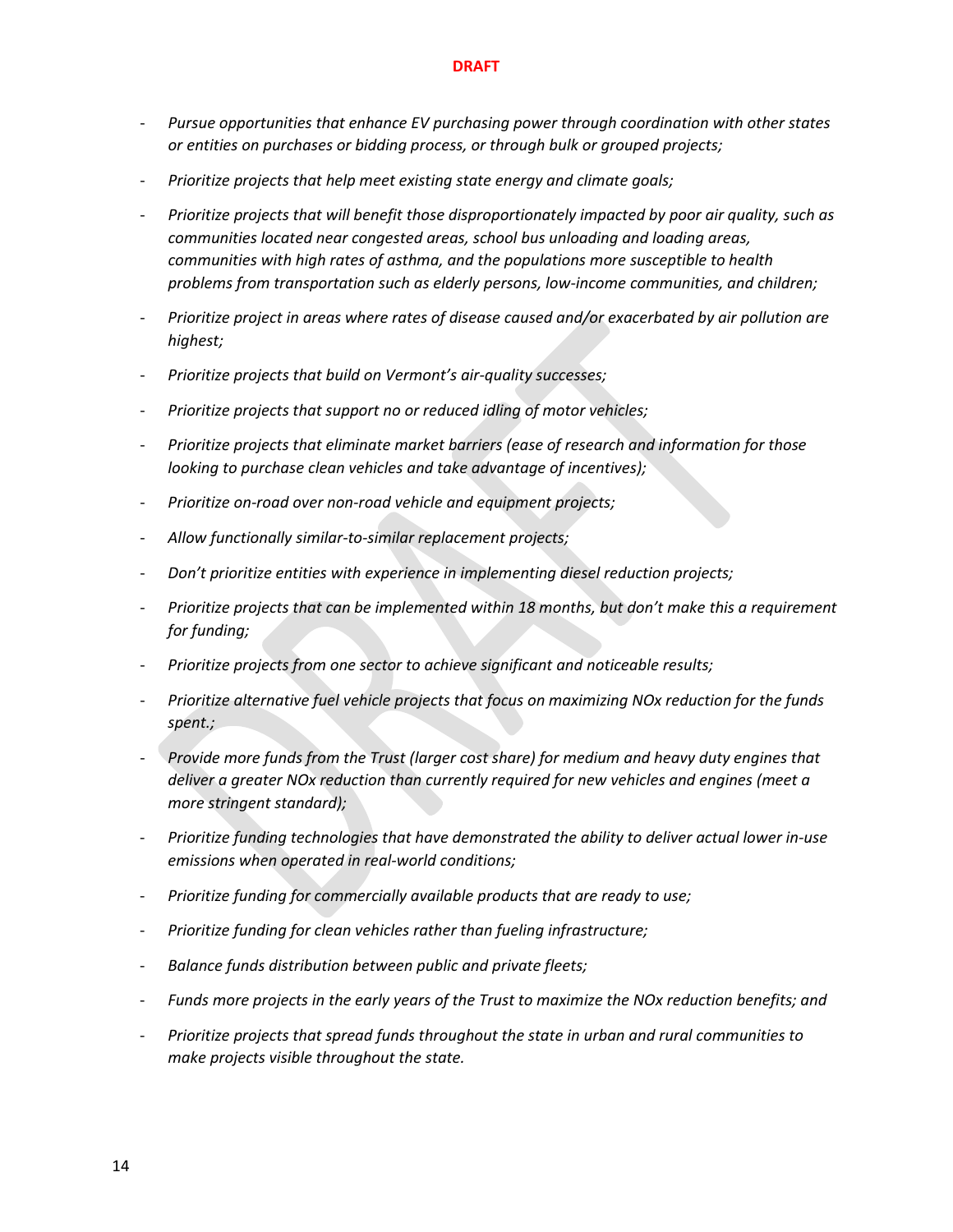*One commenter recommended modification of proposed funding priorities for selecting and funding eligible mitigation actions to include both projects and programs. Projects and programs both constitute eligible mitigation actions that should be subjected to the same selection criteria and prioritization as described in the BMP.*

### CATEGORY 5: ALTERNATIVE FUEL REPLACEMENT PROJECT IDEAS

*One commenter recommended that alternative fuels should not be limited because different fuels serve different markets, and no single alternative fuel (including electricity) covers all applications.*

*Multiple commenters strongly encouraged the prioritization of investments in natural gas near-zero emission vehicles since the technology is proven and widely available, these vehicles are now commercially available in all the desired vehicle categories stated in the Plan, and can begin improving Vermont's air quality immediately at a much lower cost than other clean technologies.*

*One commenter supported investment in natural gas vehicles because they emit less CO2 than diesel vehicles and they produce almost no nitrogen oxides. Today's NGV engines are 90% cleaner than the EPA's current exhaust standards, 90% below the cleanest diesel engine and 50% more cost effective at reducing NOx as compared to diesel or electric vehicles.*

*Multiple comments were received supporting natural gas vehicles powered by Renewable Natural Gas (RNG) produced at farms and landfills. On farms, manure management is critical to reducing methane emissions and improve water quality. By "digesting" manure to create RNG, farms can produce renewable energy, reduce GHG emissions and advance efforts for cleaner water. Vehicles which use RNG create the double benefit of reducing transportation emissions through use of cleaner-running RNG, plus supporting a growing farm-sourced RNG supply which offers its own emissions reductions. This virtuous cycle of collaboration in transportation and agriculture promises to create and grow a robust market for RNG, a powerful strategy to advance Vermont's 90% renewable by 2050 energy goals.*

*One commenter encouraged the adoption and utilization of propane-powered Class 4-8 vehicles in Vermont's Volkswagen Environmental Mitigation Plan. Propane has a proven track record as a domestically produced transportation fuel in fleets across the country with benefits including lower totalcost-of-ownership, comparable performance to conventional fuels, onsite fueling, reduced maintenance, lower emissions, and decreased reliance on foreign-sourced fuel. Additionally, there are several companies that offer both OEM and aftermarket conversions for propane vehicles allowing for a variety so fleets can select the option that best fits their need. When factoring in all of the benefits, there is no doubt that investing Volkswagen Settlement funds into propane powered school buses would be one of the most cost effective ways of reducing the excess NOx caused by Volkswagen. Propane infrastructure is already in place to facilitate Vermont's Environmental Mitigation Plan, as there are already 13 public and private stations within the state.* 

*Another commenter supported propane powered buses and vehicles. Propane powered buses are a proven, popular alternative to electric school buses for the following reasons:*

*1. Propane school buses are roughly \$15,000 more than a diesel model and less than a third of the cost of an electric school bus. They are cheaper to operate and maintain, requiring less oil and fewer filters than conventional vehicles.*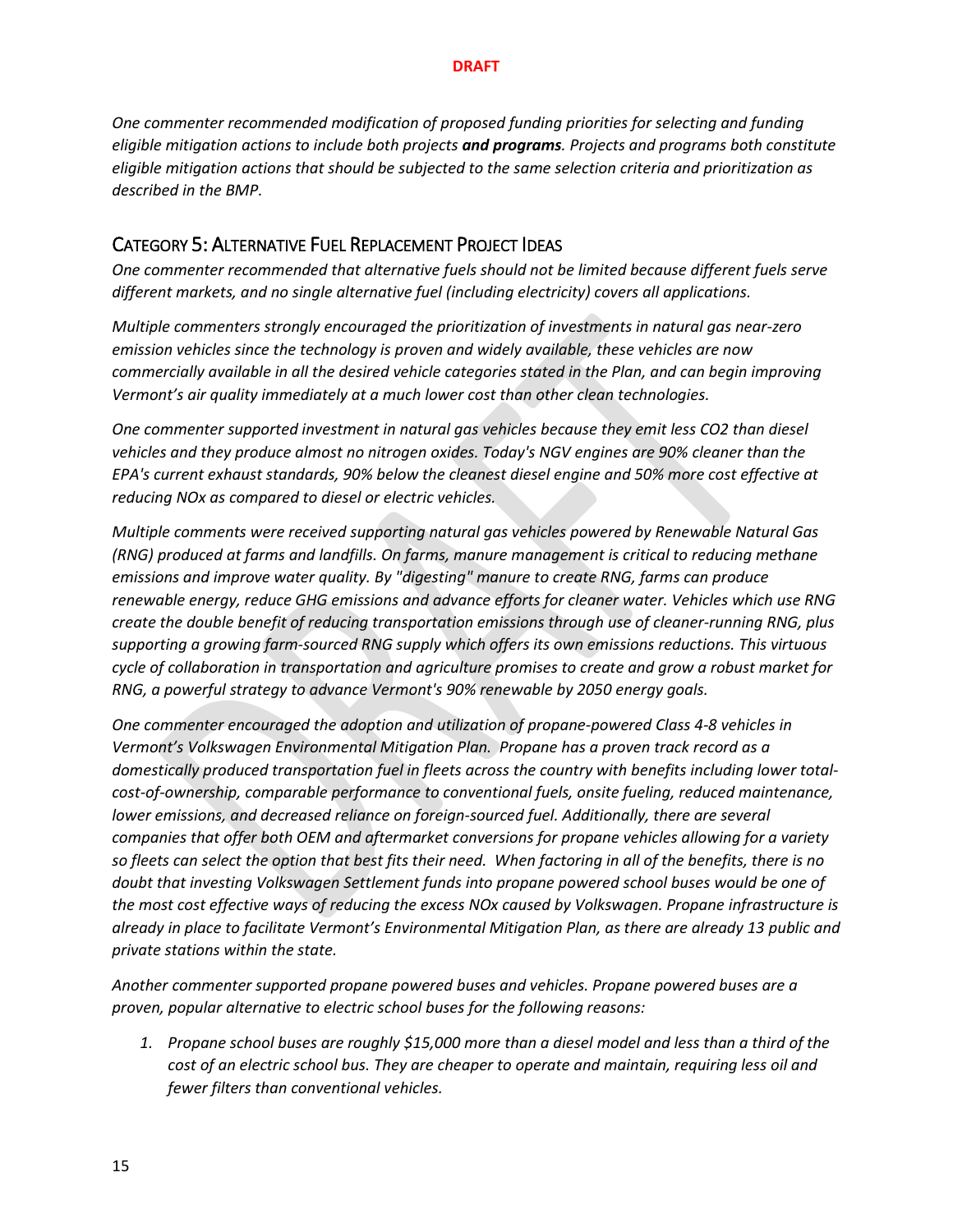- *2. Due to its low carbon content, propane is fundamentally one of the cleanest burning fossil fuels. When used as a transportation fuel, it offers a 10% reduction in lifecycle emissions of greenhouse gases over petroleum based fuels, depending on vehicle type and load conditions.*
- *3. The propane fueling infrastructure is very similar to gasoline and diesel refueling equipment.*

*One commenter discussed the importance of looking at what the marketplace already offers for NOx reduction. For instance, the Volkswagen funds are available for electric forklifts. They discourage ANR from focusing on these. The forklift market already has a NOx reducing option—propane. By supporting electric forklifts, it would take money away from applications that can better reduce harmful diesel emissions. Unfortunately, propane-powered forklifts are not eligible for these funds. This exclusion may be shortsighted, but you can avoid expounding this problem by continuing to focus Vermont's mitigation plan on where the best "bang for the buck" exists.*

*One commenter supporting alternative fuel technologies urged that the use of these funds should maintain the focus of offsetting the excess Volkswagen NOx emissions.* 

## CATEGORY 6: COST SHARE RECOMMENDATIONS

*One commenter stated that government entities should not have to provide any cost-share towards eligible projects because of the constrained budgets of towns and school districts. One commenter stated that all electric projects, including EVSE, should be funded with Trust funds paying the maximum allowable cost-share (75% for non-government entities, and 100% for government entities) to accelerate deployments of heavy-duty electric vehicles. Also, maximum funding levels should be set using percentages rather than fixed dollar amounts due to the variability in expense in deploying electric vehicles and EVSE.* 

*Two commenters stated that Vermont should consider funding alternative fuel projects at lower costshares than the maximum allowed in Appendix D-2 of the Mitigation Trust Agreement. This would result in more vehicles replaced and greater NOx reduction. Also, this would encourage project applicants to leverage other public and private investment.* 

*One commenter stated that the cost-shares decided upon should be based on the cost of the vehicles today, and not what they are anticipated to cost in the future.*

## CATEGORY 7: OPPOSITION TO FOSSIL FUEL BURNING TECHNOLOGIES

*Multiple commenters recommended prioritizing electric vehicles/engine replacements and EV charging infrastructure over new diesel replacements.*

*Several commenters suggested the removal of new diesel from consideration for this funding. Since existing diesel engines are already on track to be replaced with newer, cleaner diesel, using the limited VW Settlement funds to hasten the purchase of an existing technology would mean putting the money toward a shift that would have happened on its own – it doesn't spur transformation.*

*ANR received multiple comments opposing spending the VW settlement money on fossil fuel technologies.*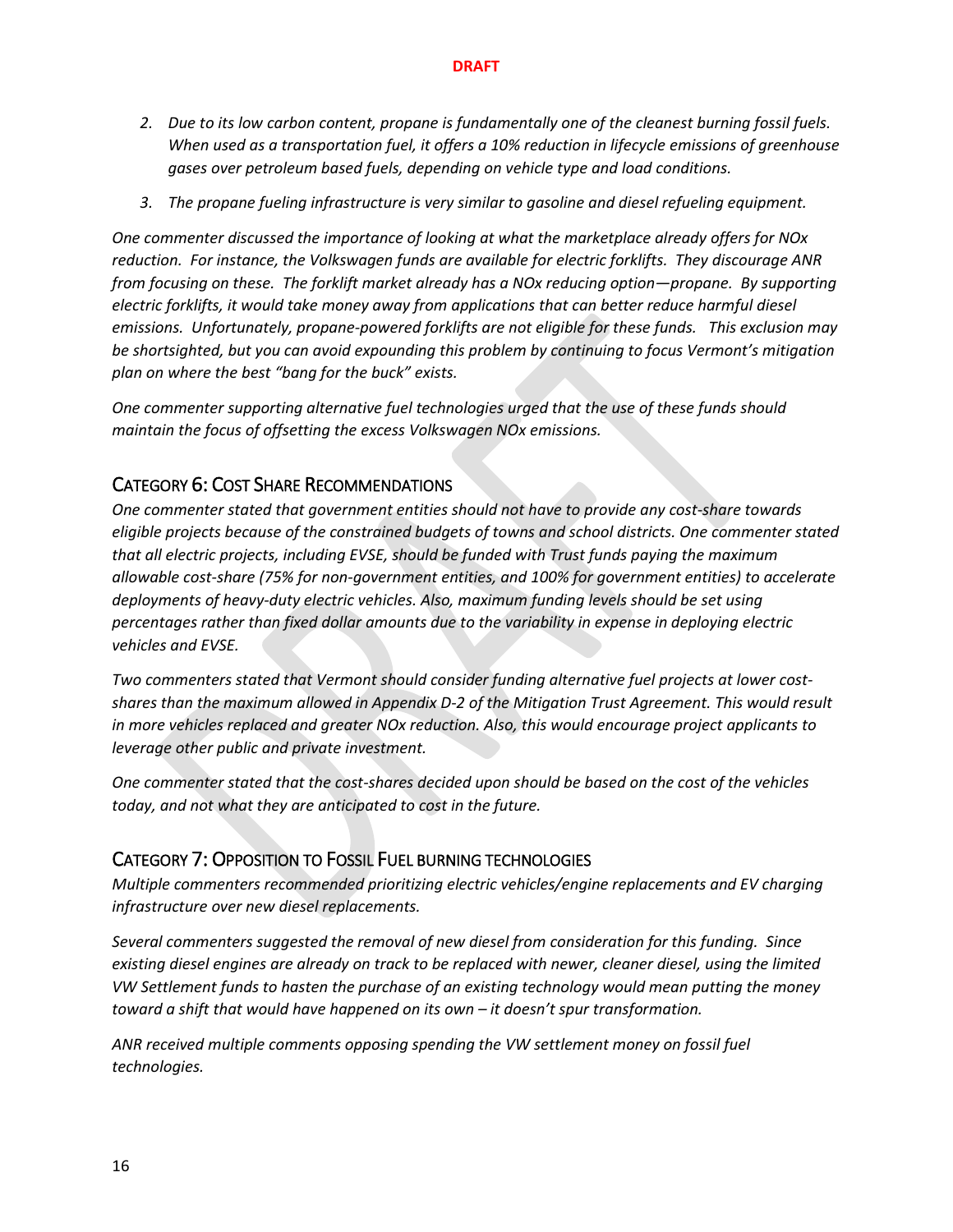## CATEGORY 8: DIESEL EMISSION REDUCTION ACT PROJECTS

*Multiple comments were received supporting the allocation of funding to the DERA Option to allow for the funding of idle reduction technology projects for all fleets including ambulances and emergency vehicles.*

*One commenter recommended that if replacement/repower projects remain eligible for replacement with new diesel-powered engines or vehicles, then require these projects to be funded solely under the DERA Option as this would require the replacement to occur off-cycle (earlier than planned), ensuring diesel investment would be used to catalyze a project that wouldn't happen otherwise, thereby maximizing NOX reductions.*

## CATEGORY 9: DIESEL REPLACEMENT PROJECTS

*One commenter supported reducing NOx Emissions in the most cost-effective way possible. The commenter suggests that there is an obvious and needed health benefit to students and Vermont's environment, but the VW fund is limited and must be invested fairly and thoughtfully and in a way that benefits the most people.* 

*One commenter suggested that a cost-effective approach to meeting the BMP NOx reduction goal should focus on the entire Vermont school bus fleet and provide funding for all buses being retrofitted with state-of-the-art emission control technologies as a State-initiated program.*

*One commenter supported allocating funds to new diesel vehicles, stating that while the future will be electric vehicles in part, the industry and heavy duty commercial trucking market is not there yet. The commenter encourages working with the private sector and manufacturers who are on the ground and who can make an immediate impact by deploying new diesel vehicles. Considerations should be made regarding vocation and idling hours. The commenter suggests that those upgrades from old diesel to new diesel vehicles are changes that can be made within a 6-9-month period and most likely to benefit smaller communities.*

## CATEGORY 10: OFF-ROAD ELECTRIC TECHNOLOGIES

*One commenter suggested replacing diesels with 100% electric will eliminate yard truck emissions and improve air quality, given that yard trucks typically operate 10-15 mph, diesels may emit far more NOx than currently estimated, along with other criteria pollutants.*

## CATEGORY 11: THIRD-PARTY MANAGEMENT OF TRUST FUNDS

*One commenter stated that the VW Trust funds allocated to Vermont should not be managed by a thirdparty for-profit entity due to the limited nature of the funds. Instead, the commenter recommends that ANR consider project proposals and allocate the Trust funds directly.*

## CATEGORY 12: SUPPORT FOR EVSE AND PRIORITIZATION OF EVSE FUNDING

*Multiple commenters supported using the maximum funding available on EVSE (15%) to build a more robust EVSE infrastructure around the state, to help drive EV market transformation, for emissions reductions and health benefits, and to increase the visibility of EVs in the state.*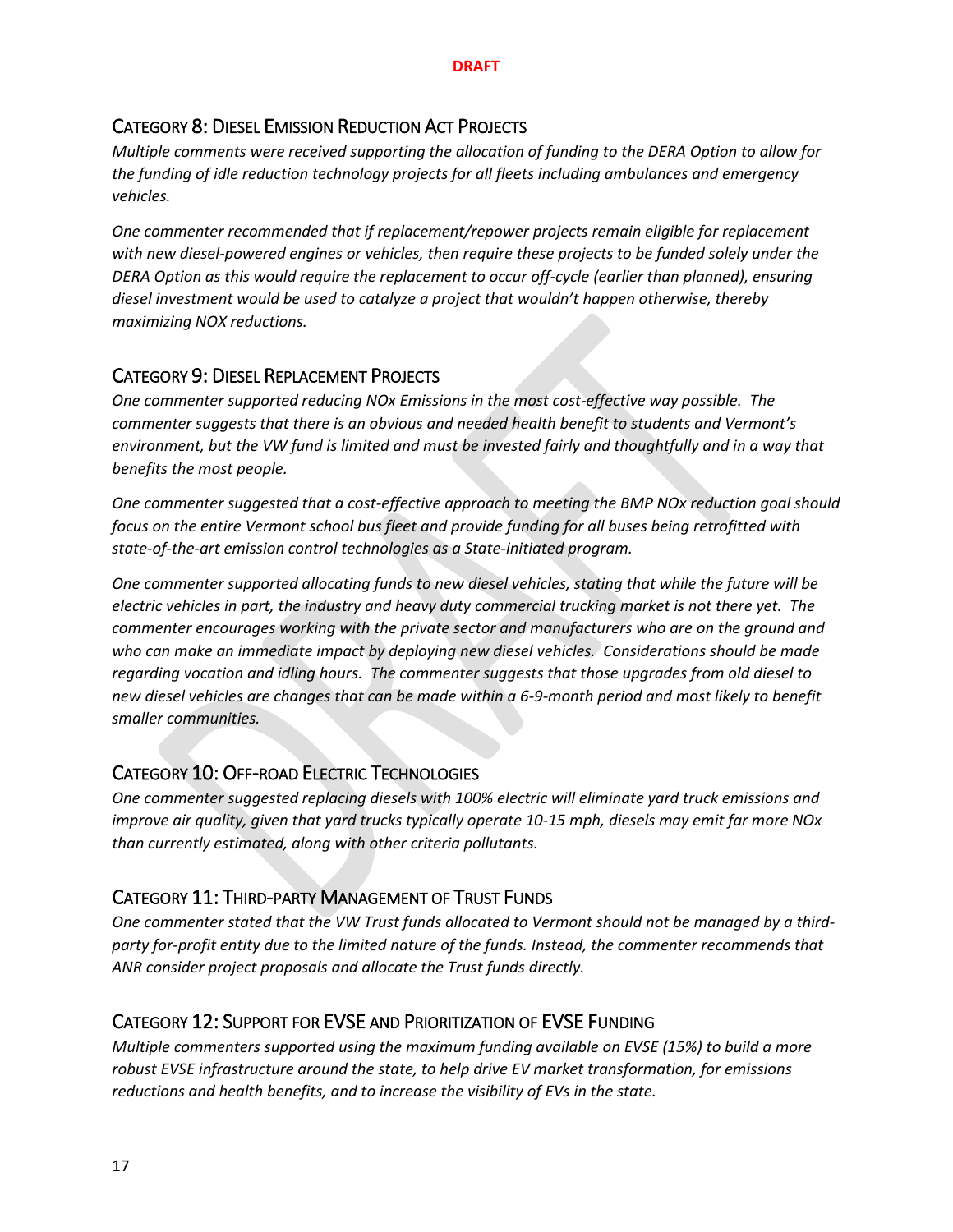*Multiple commenters supported installation of EVSE in strategically sited, highly visible, and high-volume locations (e.g. hospitals, airports, beaches, resorts, town center, parks, court houses, workplace charging, multi-unit-dwellings, and highway corridors and exits).*

*One commenter supported EVSE to spur integration of EVs into electric grid, for off-peak charging benefits.*

*One commenter requested the removal of hydrogen as a funding option.*

*One commenter voiced concerns with the price associated with charging at new charging stations.*

*One commenter suggested the use of a program methodology for review of EVSE projects, rather than a one-off method, for ease of scaling and potential cost share.*

*One commenter suggested future-proofing EVSE installations and creating a networked system to help manage grid load and data collection.*

*One commenter asked that the funding percentage difference for EVSE on government versus nongovernment properties be removed to enable a greater focus on priority locations.[2](#page-17-0)*

## CATEGORY 13: CO-BENEFITS OF NOX REDUCTION

*One commenter suggested that emissions of GHGs should be prioritized equally with diesel air contaminants, as reducing GHG emissions will reduce other contaminants, but this is not true for reducing diesel contaminants and GHG reductions.*

*One commenter asked that reducing fossil fuel use be of equal priority with air quality improvement.*

*One commenter asked that priority be given to projects that help meet existing state renewable energy, ZEV Action Plan, and GHG goals.*

## CATEGORY 14: ELECTRIC SCHOOL BUSES

*Multiple commenters supported the use of 85% of the funds for electrification of the transportation sector, with an emphasis on electric school and transit buses.*

*Multiple commenters supported funding electric school buses because of the health benefits to children, air quality and emissions benefits, to help drive a market transition, to catalyze additional projects, especially for school districts where it would not happen naturally, to illustrate a visible commitment to electric technologies, to help educate and inspire children, to introduce children to new electric vehicle technologies, to help municipalities gain experience with the benefits and limitations of the new technologies, to move toward meeting state renewable energy goals, and to benefit the electric grid.*

*One commenters suggested that focusing the available funds only on electric school buses would be inequitable and would limit the amount of buses that could be replaced or retrofitted, therefore limiting* 

<span id="page-17-0"></span> $2$  Cost share amounts are dictated by the Mitigation Trust Agreement and the "up to" cost share amounts for government and non-government entities cannot be modified by the beneficiary (Vermont).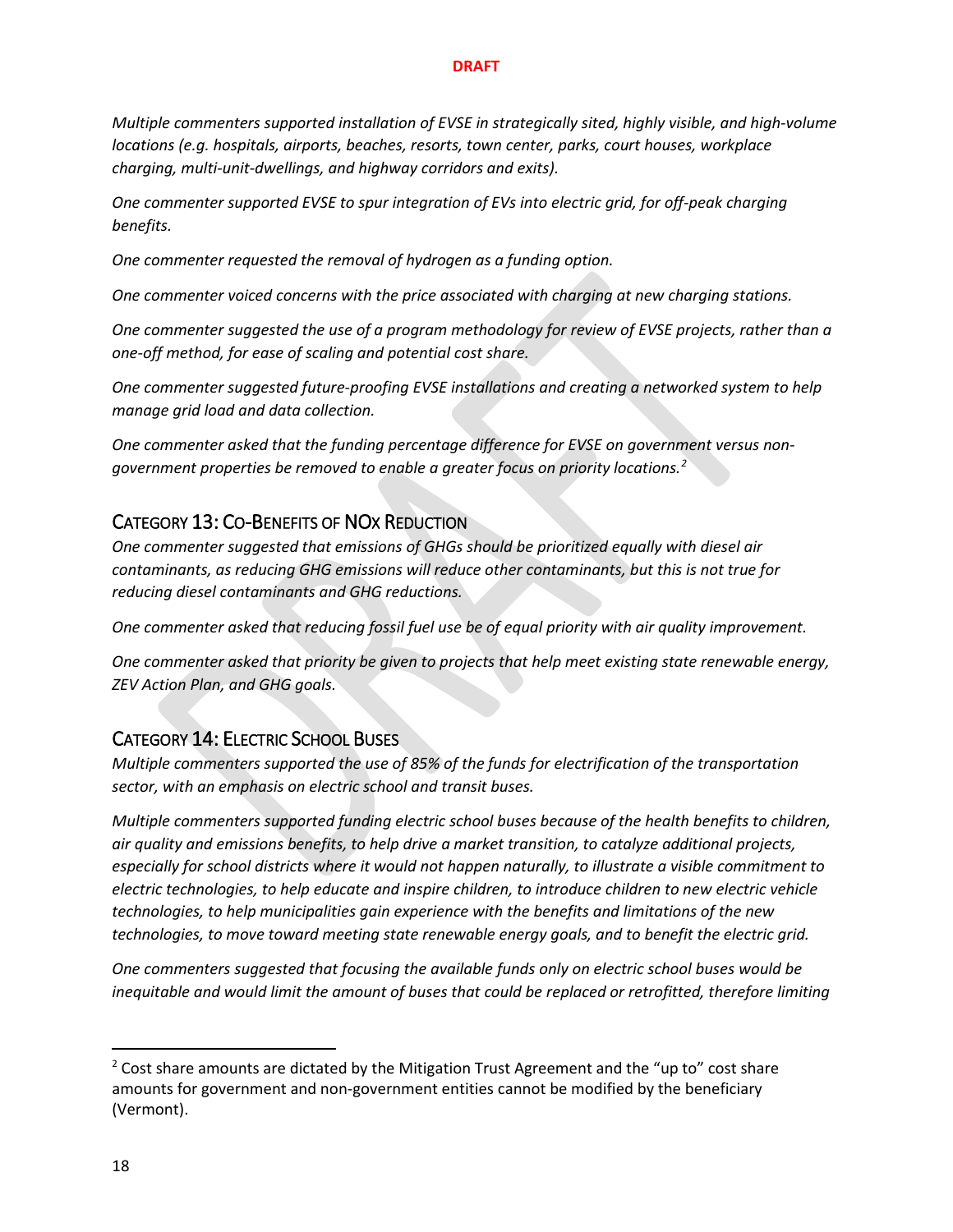*the air quality benefits and immediate health benefits to children that could be otherwise achieved through the more cost-effective purchase of newer diesel technology.* 

*Multiple commenters requested the funds not be used to promote "clean diesel" technologies.*

*Multiple commenters requested the funding of electric school buses with the funds to help mitigate carbon emissions and climate change.*

*Multiple commenters supported the funding of electric school buses because of the tax benefits to Vermonters, driven by the reduced fuel and maintenance costs of buses.*

*One commenter requested the use of funds for electric school bus pilot programs, to be prioritized for districts that manage their own fleet and are in areas with an electricity portfolio consisting of at least 90% renewable energy.*

*One commenter suggested the use of funds to purchase electric school buses that could be used for transit buses during off hours.*

*One commenter suggested a slower rate of purchase for electric buses, and to wait for the bus price to go down as the technology emerges and becomes more widely adopted.*

## CATEGORY 15: ELECTRIC TRANSIT BUSES

*Multiple commenters supported the use of all available funds (after EVSE) for electrification of the transportation system, specifically electric transit and school buses.*

*Multiple commenters supported using funds to purchase electric transit buses for the associated air pollutant reductions and health benefits, for the associated greenhouse gas and climate benefits, to transition away from fossil fuels, to drive the market transition for these vehicles, lower yearly fuel and maintenance costs, which would provide a tax benefit for Vermonters, to benefit and stabilize the electric grid, to help make progress toward state emission goals, because they are more energy efficient than diesel buses and they serve as an inspiring example to children.*

*One commenter suggested Vermont adopt an incentive program for EV buses, and a competitive funding program like the federal or California program.*

*One commenter suggested funding electric transit bus projects to assess the feasibility of electric buses in the public transportation fleet, with pilots in Montpelier, Burlington, Rutland, and several smaller municipalities.*

*One commenter supported the purchase of electric buses with funds to help lower vehicle miles traveled (VMT).*

*One commenter suggested a slower rate of purchase for electric buses, or to wait for the bus price to go down.*

## CATEGORY 16: FLEET ELECTRIFICATION IN GENERAL

*Multiple commenters suggested the use of funds for electrification to help increase the visibility of EVs and electric buses, and to help model change to drive future transformation.*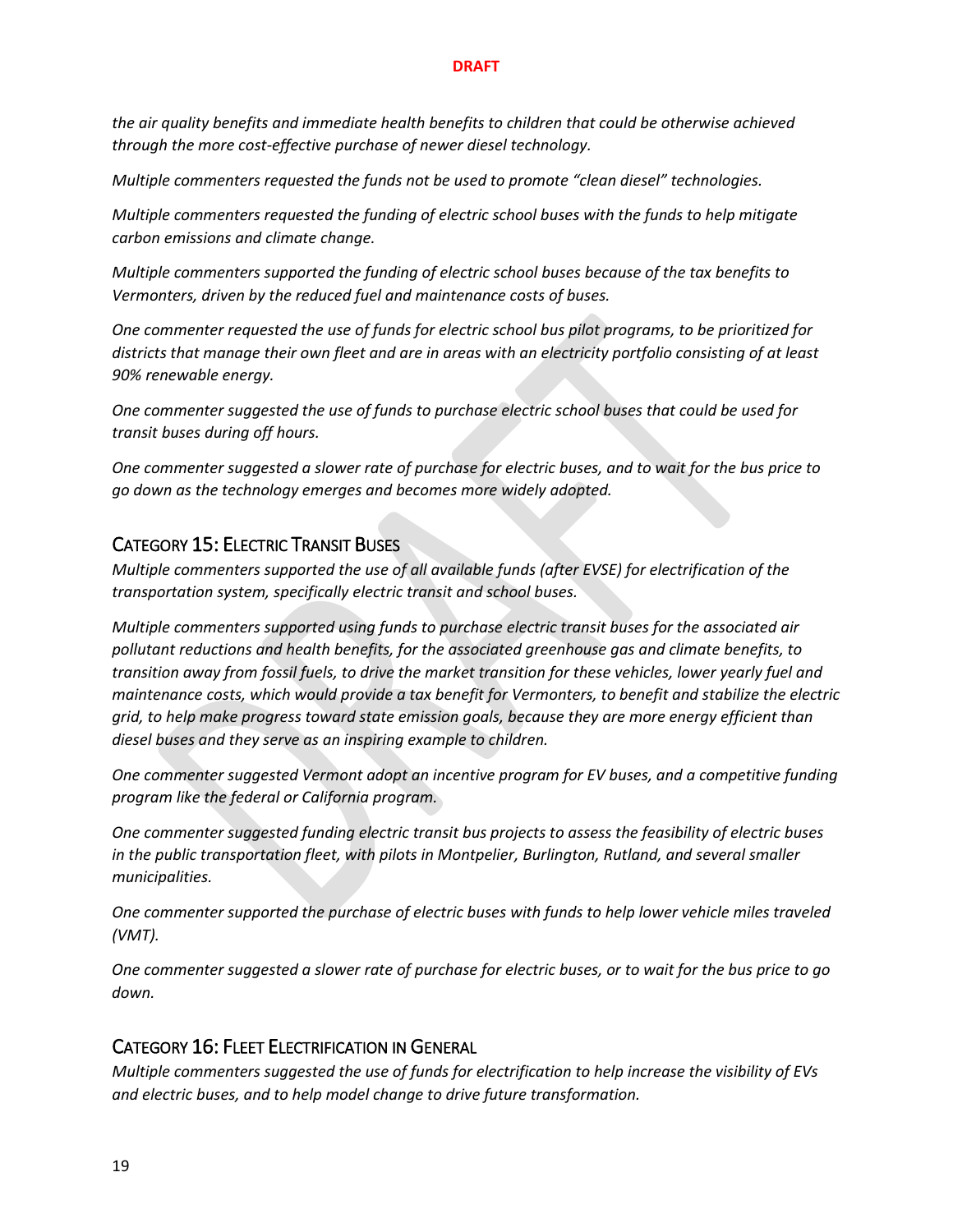*One commenter suggested strategically siting infrastructure (with cross functional capacity for heavyduty technologies) and increasing the EVSE network to make it easier for drivers to go electric.*

*One commenter suggested using at least the 43% currently apportioned for on-road vehicles for electrification projects, and potentially expanding that, but also prioritizing electric options in the DERA, marine, and locomotive categories.*

*Two commenters suggested the use of funds for electrification of municipal fleets, including DPW, police, fire department, and parks and recreation.*

*One commenter suggested the use of funding for electrification of non-road equipment.*

*One commenter suggested that new EVSE installations be powered by renewable energy.*

*One commenter requested that the funds be used to prioritize vehicle electrification projects and so to help bolster the clean energy economy and provide new jobs in Vermont.*

*One commenter supported the use of funds for electrification of municipal HD trucks to gain municipal experience with electric vehicles.*

*One commenter illustrated the definition of "Port" in the Consent Decree and suggested the potential inclusion/expansion of electric Terminal Trucks.*

## CATEGORY 17: NOT ELIGIBLE

*ANR received several comments that contained recommendations for projects, actions, or prioritization that are not eligible under the terms of the Mitigation Trust Agreement and therefore may not be implemented using VW Trust Funds. These projects include:*

- *Allowing a fleet to acquire an older vehicle from another fleet or allowing a fleet to exchange one of its newer vehicles for another fleet's older vehicle that is then scrapped;*
- *Funding incentives for weatherization projects or solar projects for town buildings, schools, and low-income Vermonters;*
- *Making funding available to provide public housing assistance;*
- *Funding a monitor for gas and particulate emissions;*
- *Development of a liquified natural gas fueling station on Interstate-89;*
- *Development of a hydrogen generation plant and fueling station in Vermont;*
- *Creating a revolving, no-interest loan program for local government with limited resources;*
- *Paving roads in Vermont; and*
- *Lowering the property tax burden.*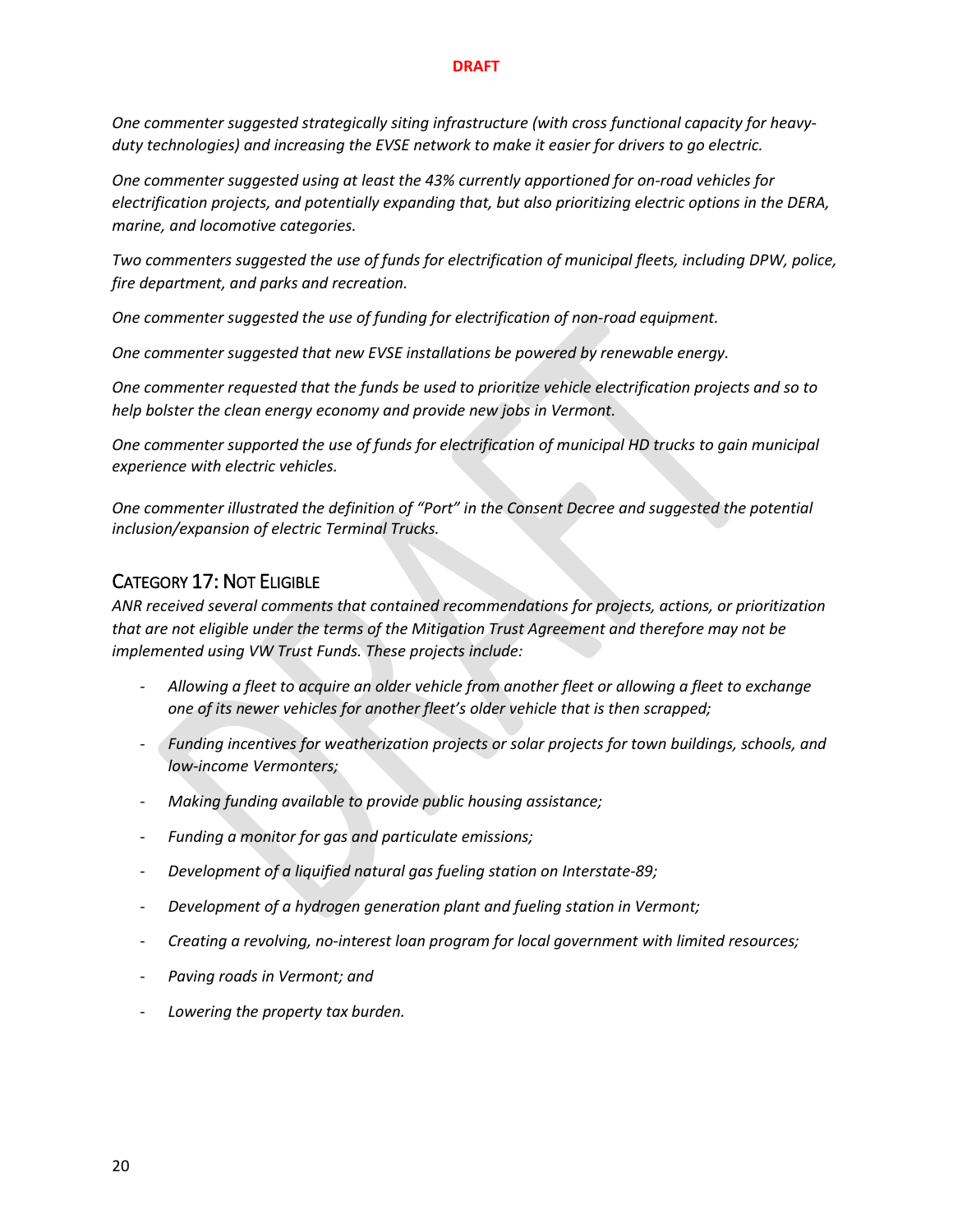## CATEGORY 18: MISCELLANEOUS COMMENTS

*One commenter stated their opposition to spending the VW funds on any off-road motor vehicle replacement projects because these projects are more likely to be limited geographically to discrete urban areas within Vermont and would not be as visible as other all-electric replacement projects eligible under the Trust.*

*One commenter stated that the eligible administrative costs allowed under the Mitigation Trust Agreement should be used to create a program for the funding of electric and alternative fueled vehicles to ensure a streamlined approach to a complex process.*

*Two commenters stated that the BMP should align itself with other state goals and programs, for example the State Comprehensive Energy Plan or the Zero-Emission Vehicle Action Plan.*

*One commenter stated that the legislature be given time to take testimony and provide recommendations on the use of the funds.* 

*One commenter stated that the BMP focus specifically on one sector to achieve the greatest results and make a noticeable impact.*

*One commenter stated that all components of an eligible project, acquisition, charging and infrastructure, should be for funding by the Trust and to also develop a funding structure that allows for multiple contracts to be included under one project umbrella.* 

*One commenter stated that technical assistance should be provided to applicants and fund recipients to make sure that those that do not have the capacity to advance technical projects do not lose the opportunity to participate. State staff should be dedicated solely to the administration of funding projects under the Trust and that new staff be hired if necessary.* 

*Two commenters stated that ANR should collaborate with other state agencies that have experience in awarding grants for EVSE projects and other projects, such as ACCD and the Clean Energy Development Fund.* 

*One commenter stated that ANR should define "port" as used in Appendix D-2 as terminals which move cargo or are clustered at inland transportation hubs in disadvantaged communities.*

*One commenter recommended that ANR consider the merits of supporting their (the electric utility's) Tier III program to install up to 20 EVSE annually over the next three years.*

## NEXT STEPS

This Public Comment Report includes a summary of the written and verbal comments and comment form responses that ANR received during its approximately 45-day comment period for the Draft Beneficiary Mitigation Plan. These comments will be taken into consideration as ANR works to finalize the Beneficiary Mitigation Plan for submittal to the VW Environmental Mitigation Trust Trustee, as required by the Mitigation Trust Agreement. At the time of the release of the final Beneficiary Mitigation Plan ANR will release a complete responsiveness summary that includes a summary of comments received, ANR's responses to those comments, and how the comments were incorporated into the final Beneficiary Mitigation Plan, if applicable.